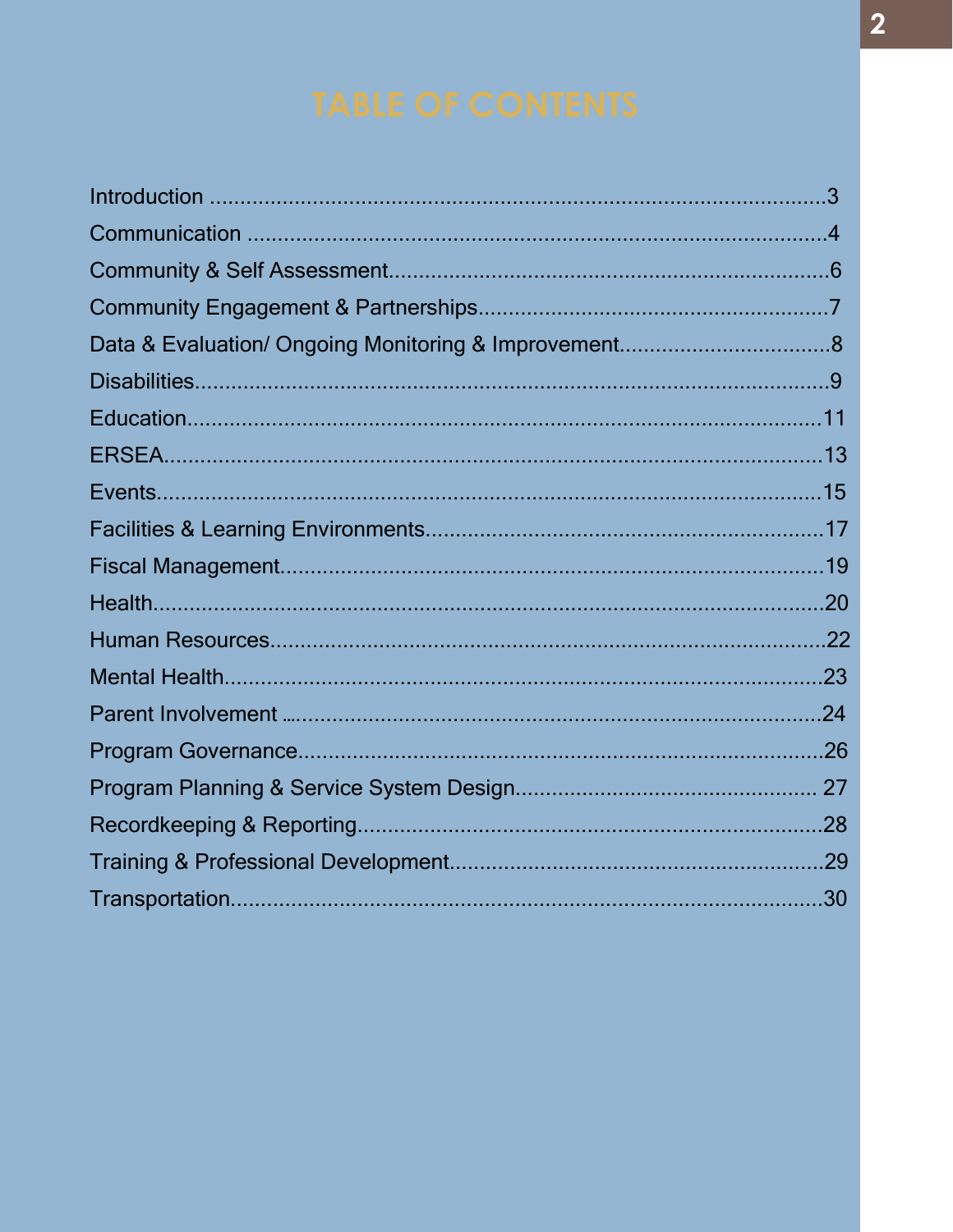### **INTRODUCTION**

#### PROGRAM DESCRIPTION

The Redding Rancheria Head Start offers a two part-day Native American Head Start classes to eligible children in our Children's Center at 1950 Redding Rancheria Road. Breakfast, lunch and snack are provided by the Child and Adult Food Care Program (CACFP/USDA) and offers limited transportation by school bus. Head Start is a federally funded program and has strict eligibility requirements, with Native Americans, special needs and low income children having priority. Parents do not need to be working or going to school to be eligible, but must be low income. There is no fee for the Head Start program.

#### CONTEXT FOR SELF ASSESSMENT

The Redding Rancheria Head Start conducts self-assessment activities annually in accordance with Head Start Performance Standard 1302.102(b)(2) to evaluate service quality and work performance as well as influence continuous quality improvement. The Self-Assessment team is comprised of management, teaching and administrative staff, Policy Council representatives, Health Advisory Committee members, parents, and community partners. This team evaluates the program in targeted areas using a strength based approach and collaborative inquiry to analyze data collected. Data sources reviewed by the Self-Assessment team include child and family outcomes data, professional development data, ongoing monitoring data, and other applicable program data. Discoveries and recommendations from the Self-Assessment team will be used to inform program planning and continuous improvement.

#### SELF-ASSESSMENT RESULTS

The Self-Assessment team identified program strengths and successes that can potentially be built upon to support continuous improvement. In addition, goal areas for program improvement and action steps discussed from the self-assessment are delineated under each of the seventeen focus areas. Management will utilize the information to make decisions about program operations that will seek to improve service delivery and close any identified gaps in the program's overall performance.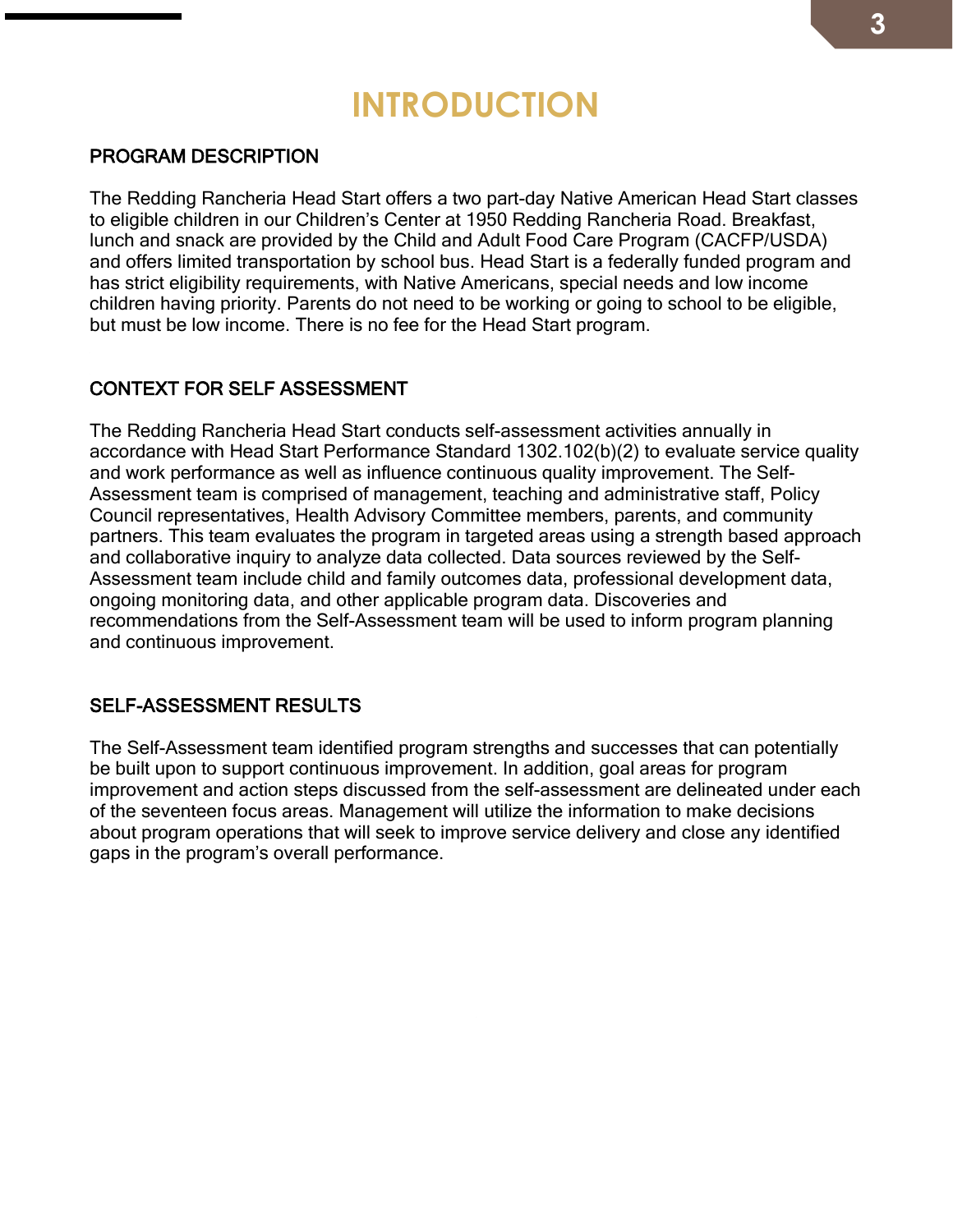### **COMMUNICATION**

**Description:** Communication is the key to our programs transparency by sending or receiving information pertaining to all aspects of the program.

#### **Methods Used:**

Head Start Management Systems Wheel Reviewed communications made in 2021-22. Reviewed the communication policies and procedures.

#### **Strength Identified:**

- **Class Dojo**. An app that allows any staff member to communicate to an entire classroom at once, as well as individual families, in a secure manner. This has been helpful during transitions to Distance Learning during periodic school closures due to COVID-19. Parents/Guardians are also able to communicate more privately with teachers about situations that could affects their child's learning experience.
- **Child Plus** has been vital in tracking communication between staff and families. It is also used daily to log Attendance, Billing, Contact Information, Enrollment, Health, Disabilities, and other resources related to the wellbeing of the child. Families are able to fill out the Enrollment packet online, and it automatically populates the information into CP.
- **Annual calendar** stating holidays, school closures, and scheduled events.
- **Head Start & Child Care Brochure**. Distributed to Tribal Health Center, Churn Creek Health Center, Education Department, IHS, TANF, Public Health, and the Tribal office.
- Weekly Admin Staff Meetings, periodic Staff Development days (a total of 5 during the 21-22 school year), and monthly Teacher Meetings.
- **Newsletter packets** are distributed to families during the first week of every month. The packets contain a Monthly Calendar that informs families of all events, fieldtrips, meetings, and parent-involvement opportunities offered. A Health and Disabilities letter that promotes wellness amongst families. A Family Intake Coordinator letter that offers resources to families in need, and family friendly events in the community. The Teachers include a letter to keep parents informed of what is going on in the learning environment. Lunch menus and a coloring page are also provided.
- **One Call** is our messaging system that allows us to share information through phone calls and texts. Reminders, updates, and closures are communicated to all staff and families with one simple step. This has been helpful for ensuring that parents/guardians are being reached through all forms of communication.
- **Flyers** for all events and parent-involvement opportunities are distributed with advanced notice for families, and are also posted around campus. They contain all of the information pertaining to the event.
- Lesson plans are sent home weekly.
- Daily attendance phone calls.
- All policies and procedures are available on the **Redding Rancheria Website** and **Intranet** for employees. Administrative Assistant updates website regularly. The monthly calendar is also posted to the Head Start page.

#### **Systematic Issues Identified:**

1. Difficulty sharing all information with parents who choose not to participate in the Class Dojo app.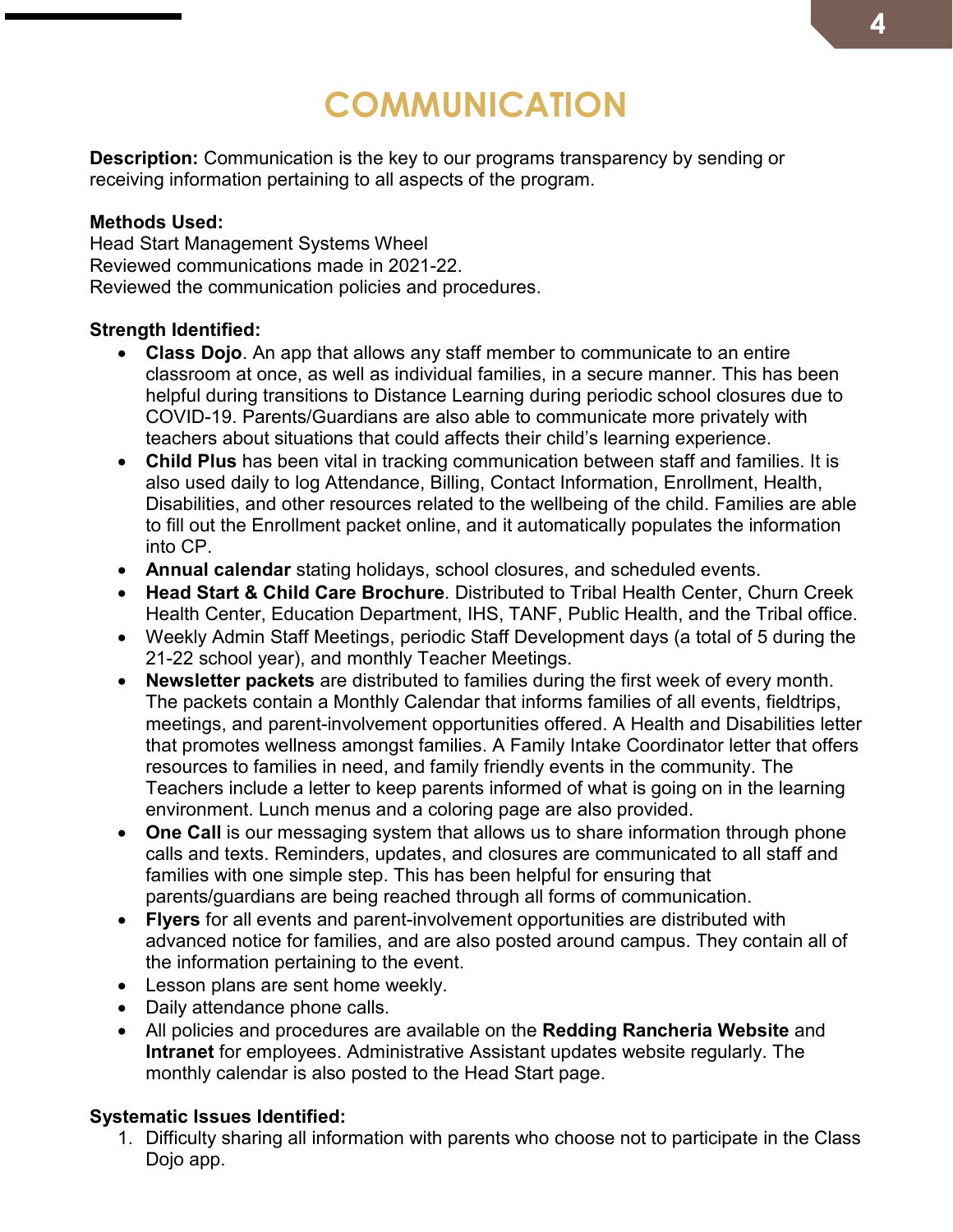- 2. Teacher home visits (Fall/Spring) and home visits from Family Intake Coordinator and Health/Disabilities Coordinator need to be revised due to COVID-19 safety recommendations.
- 3. Our Facebook page lacks engagement. Due to COVID-19, many events are cancelled and leaves us with little opportunity to post about activities happening on campus. Families also don't participate on the page.

#### **Action Plan / Dates / Responsible Person:**

- 1. *What:* Utilize all of our communication outlets when posting information about events, trainings, etc. Utilize One Call text messaging more frequently. *Who:* All Staff *When:* August 2022
- 2. *What:* Research a way to implement a paperless sign in/ sign out option during inperson learning closures. *Who:* Admin Assistant *When:* August 2022
- 3. *What:* Brainstorm virtual or in-class events that can be posted on our Facebook page to engage the families through various formats regardless of cancellations. *Who:* Admin Assistant *When:* March 2022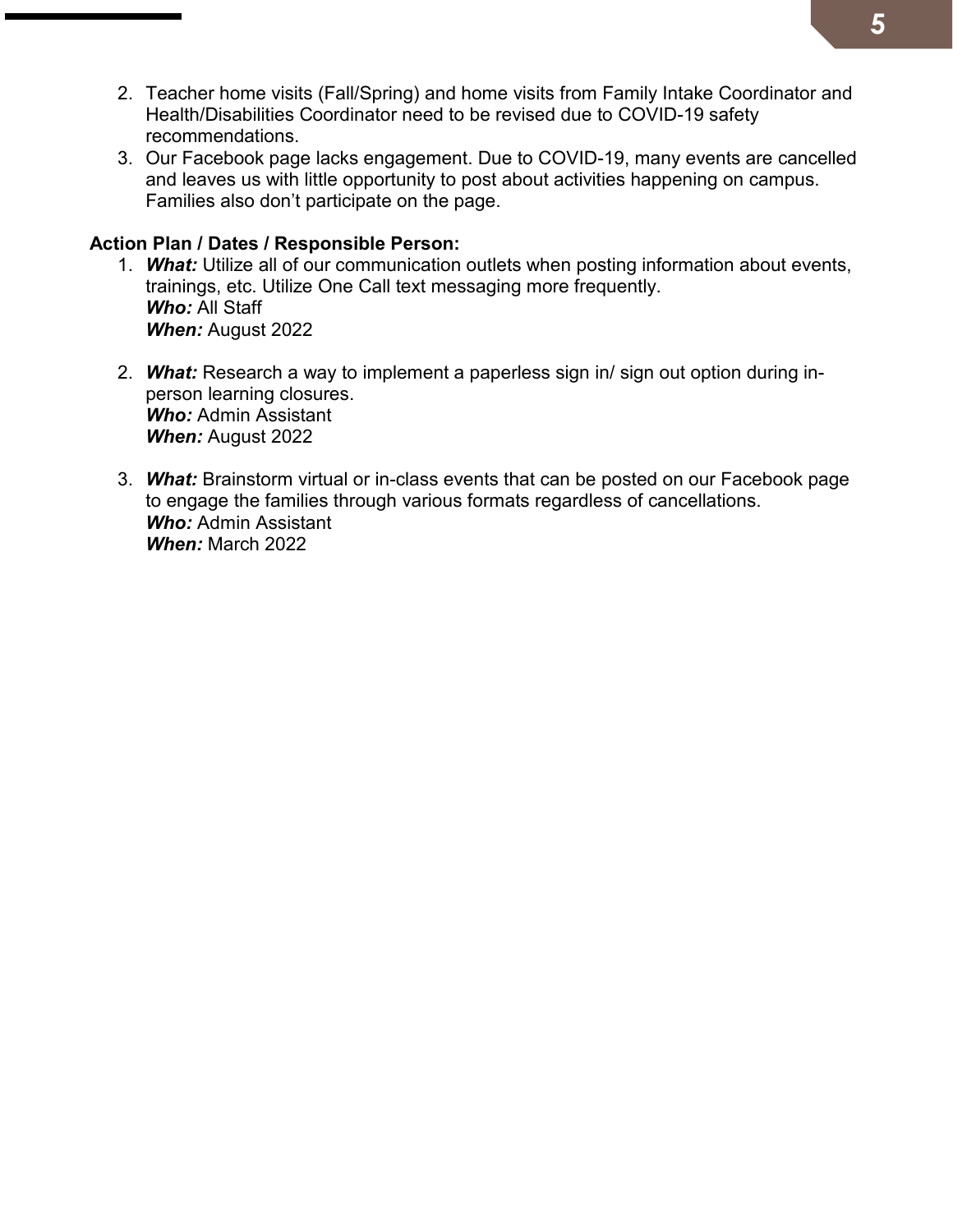### **COMMUNITY & SELF ASSESSMENT**

**Description:** Program planning is part of the 5-year grant cycle and every year program goals are created from the self-assessment improvement plan as well as the community needs assessment. All program coordinators and the program manager work together to create the program plan for the following year. The self-assessment and community needs assessment supports continuous quality improvement in order to assess progress and alignment with program goals. The self-assessment report is written annually and the community needs assessment is written every five years with annual updates.

#### **Methods Used:**

Self-Assessment Report & Summary 2010-2022 Program Goals & Objectives 2021 Full Community Needs Assessment Head Start and Child Care Monitoring Documents 2021 Head Start Annual Report Monthly Department Reports HAC & Policy Council Minutes

#### **Strength Identified:**

- Goals and action plans are approved by Policy Council and Tribal Council
- Program goals are developed as part of a systemic planning process.
- Self-assessments generate action plans with assignments and dates.
- Self-Assessment and actions are reviewed by admin staff throughout the year.
- Program Manager completed full 5-year Community Assessment in Fall 2021

#### **Systematic Issues Identified:**

- 1. Training needed for new administrative staff on how to complete the Self-Assessment Reports and utilize the needs identified.
- 2. Self-Assessment needs to include how the program continues to be impacted by Covid-19.

#### **Action Plan / Dates/ Responsible Person**

- 1. *What:* Complete 2022 Self-Assessment Report *Who:* Admin Team *When:* May 2022
- 2. *What:* Admin staff will delegate action items from the Self-Assessment report. *Who:* Admin Staff *When:* By August 2022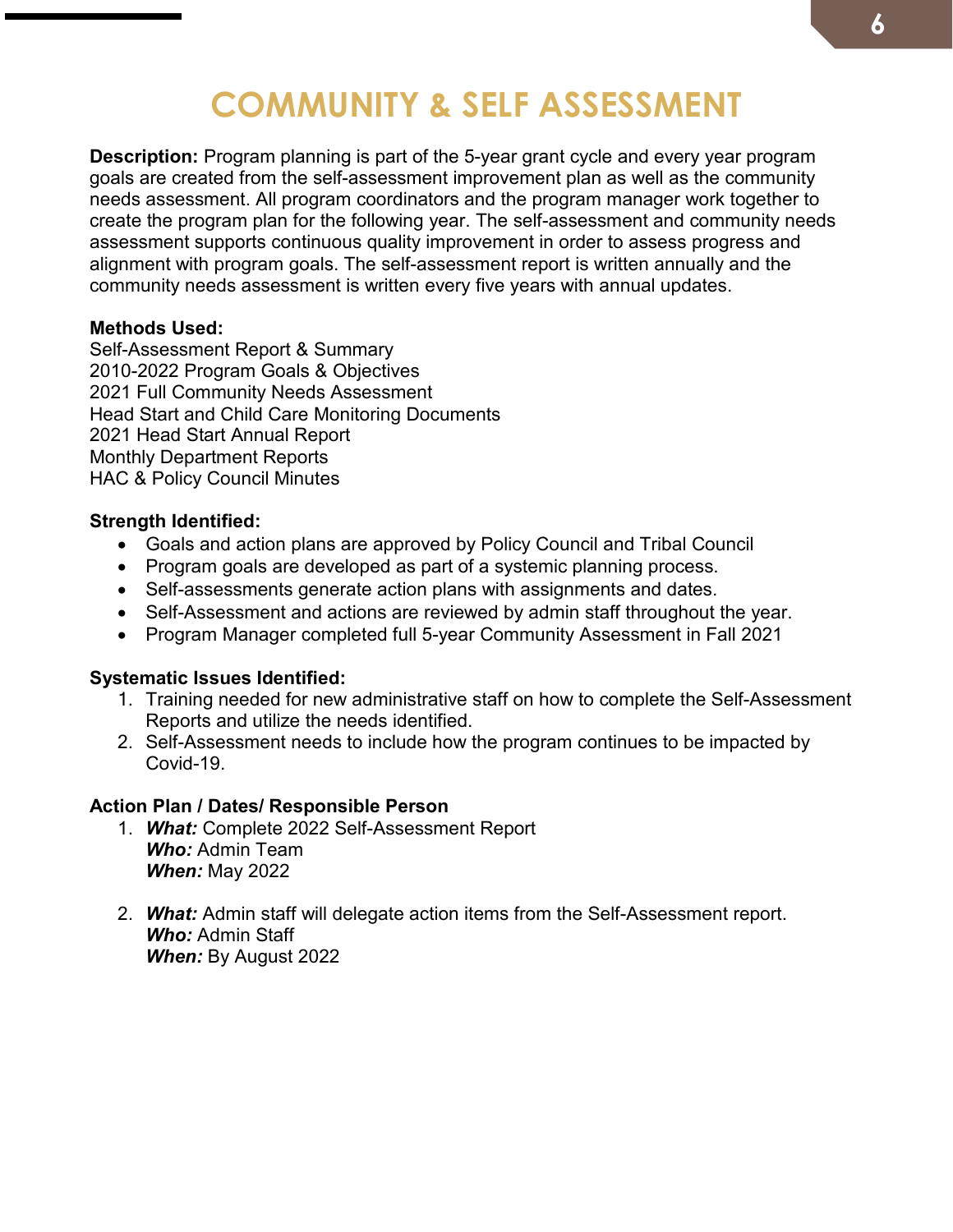## **COMMUNITY ENGAGEMENT &PARTNERSHIPS**

**Description:** Through community partnerships, Head Start and Child Care programs build collaborative relationships with community organizations that support positive child and family outcomes. These organizations may include libraries, health centers, schools and school districts, sources of economic support, the workforce, higher education, human services agencies, faith-based organizations, businesses, and others.

#### **Methods Used:**

Review, update and add to Child Plus Community Partnership Directory.

Networking and communicating with outside organizations.

Updated binder with new contacts, sent emails and having phone conversations to confirm partnerships.

#### **Strength Identified:**

- Summary reports and follow up notes generated by Child Plus for data collection.
- Referral and information processed in an efficient and timely manner at RRTHC for HS/CC.
- Strong knowledge of community resources for efficient referrals.
- Fostering partnering relationships with community faith based programs. NVCSS, Salvation Army, Goodwill, People of Progress, First 5 Shasta, Pathways to Hope for Children, Cal Fresh, WIC, etc.
- Good collaboration with community partners via Zoom and by phone.
- Parent information board provides job postings, community announcements, flyers, brochures.
- Class Dojo provides community resource information for parents virtually to review at their leisure.

#### **Systematic Issues Identified:**

- 1. Need to continually update partnership directory, and meet outside and interagency resources to make and keep connections strong and up to date.
- 2. Due to COVID there is a constant change of information, community resources, funding, and staff.

#### **Action Plan / Dates/ Responsible Person:**

1. *What:* Continue to update partnership directory and agreements, and meet outside and inside resources to make and keep connections strong and up to date information in Child Plus.

*Who:* Family Intake Coordinator *When:* Throughout the year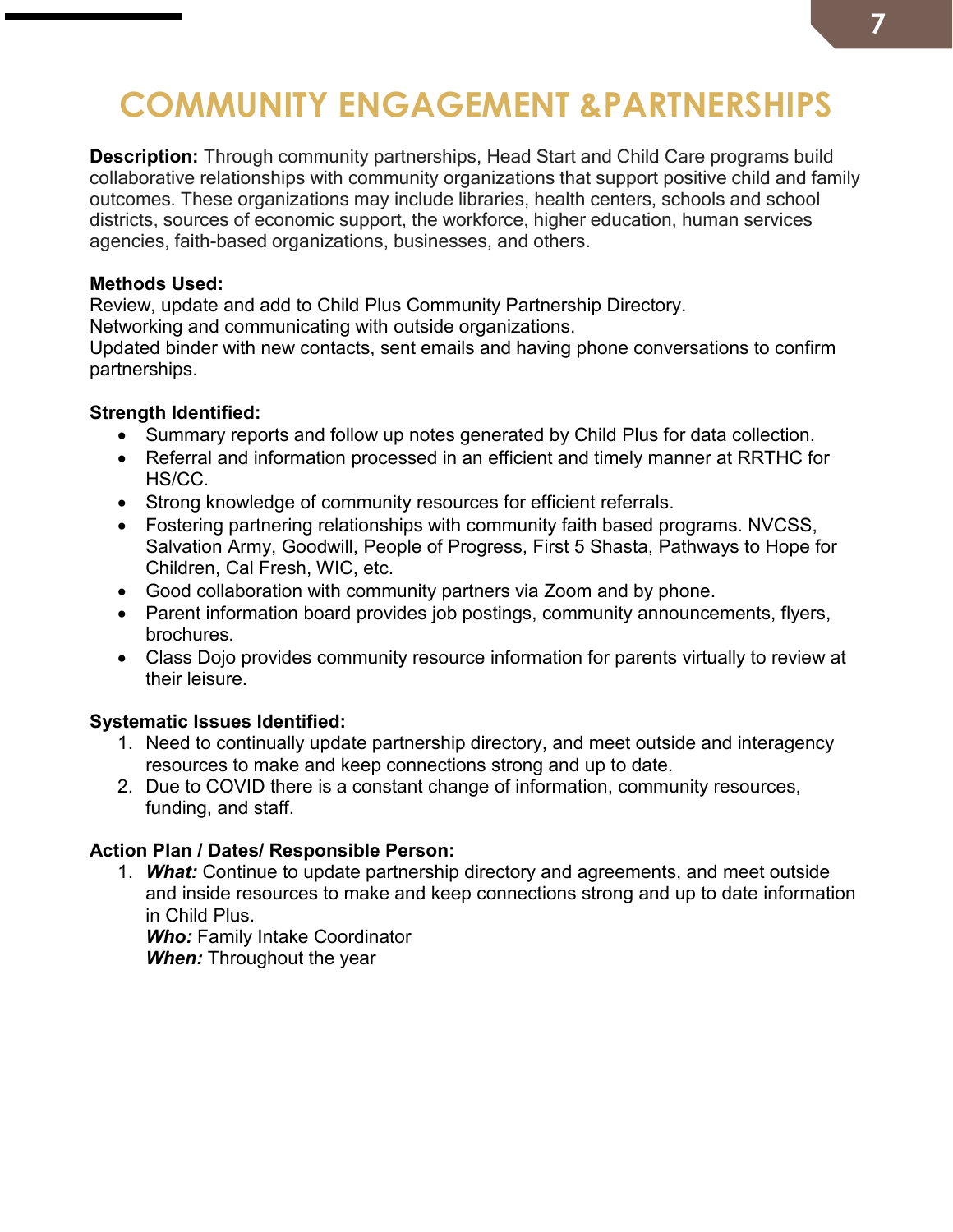### **DATA & EVALUATION/ ONGOING MONITORING & CONTINUOUS IMPROVEMENT**

**Description:** Data is a series of interactive online learning modules that include a mixture of practical scenarios, real-life examples from the field, and tools and templates. The modules are designed to assist in planning for and implementing effective data use. Data tells your story about program effectiveness and drives data-based decision-making**.** Data uses qualitative and quantitative measures to ensure effective program management.

#### **Methods Used:**

Self-Assessment Report Monthly Department Reports Child Plus Reports Health Reports IHS Report CACFP Report CLASS Review Budget Reports & Tracking

#### **Strength Identified:**

- Effective use of program data to decide on new priorities, objectives and areas for improvement.
- Effective goal development process.
- Self-Assessment Report used to create goals and action items.
- Ongoing data and evaluation allows us correct issues and make systematic changes in a timely manner.
- Regular Staff, Admin and Teacher meetings to monitor all areas of program on a regular basis.
- Action items created from annual reviews with IHS, CACFP, Head Start and CLASS.

#### **Systematic Issues Identified:**

- 1. Continue to improve on ways to organize and monitor data.
- 2. Train new administrative staff on reporting and data collection.
- 3. Ongoing Child Plus training for all staff.

#### **Action Plan / Dates / Responsible Person:**

1. *What:* Training for all staff on data collection and Child Plus database. *Who:* Program Manager *When:* By August 2022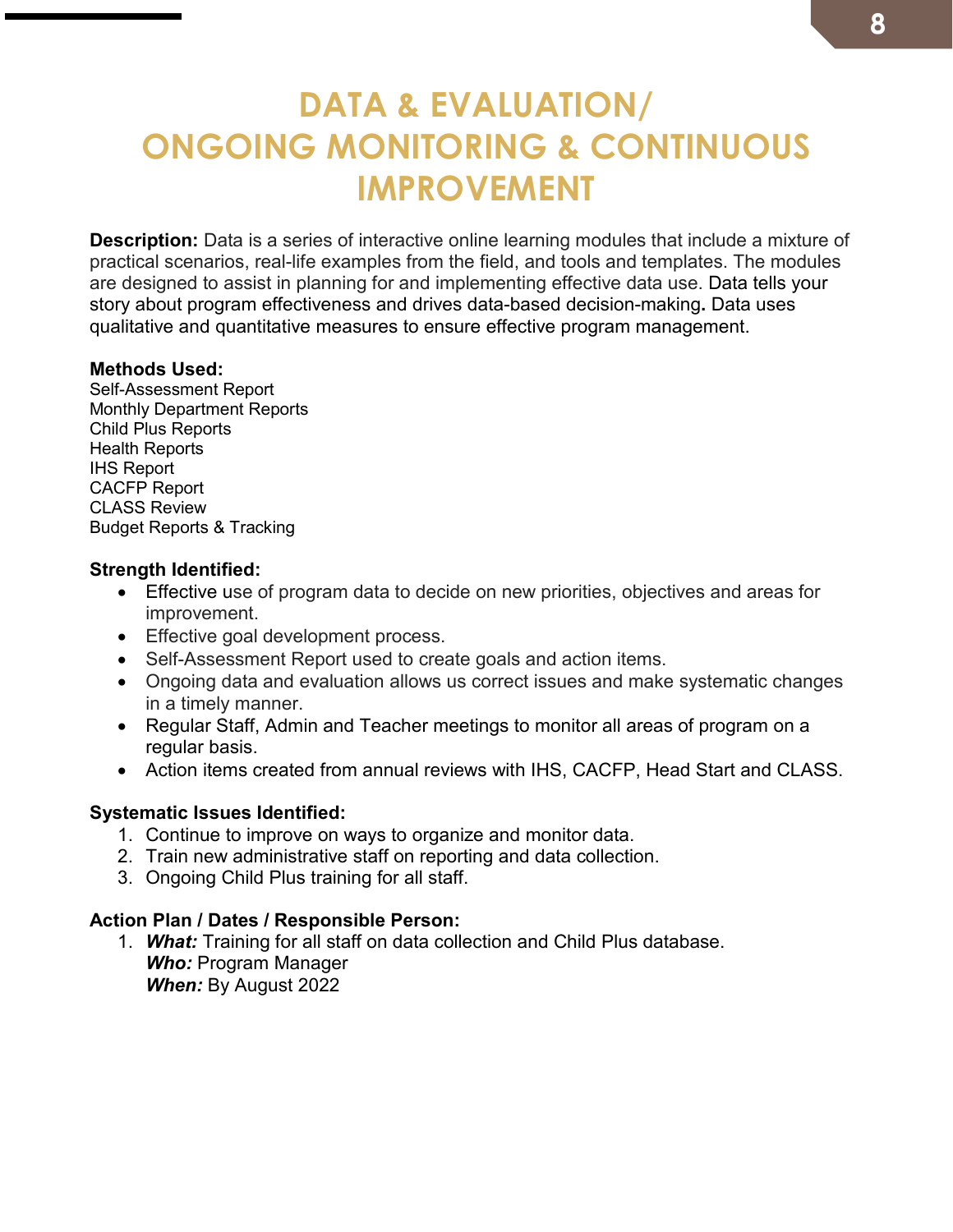### **DISABILITIES**

**Description:** Head Start provides high-quality services for children with disabilities and their families. We have a program-wide coordinated approach to ensure full and effective participation of all children with disabilities. Our program must provide services with appropriate facilities, program materials, curriculum, instruction, staffing, supervision, and partnerships, at a minimum, consistent with [Section 504 of the Rehabilitation Act](https://www2.ed.gov/about/offices/list/ocr/504faq.html) and the [Americans with Disabilities Act \(ADA\)](https://www.ada.gov/2010_regs.htm) under the [Individuals with Disabilities Education.](https://sites.ed.gov/idea/) 

#### **Methods Used:**

Community Needs Assessment Policies and Procedures & Reviewed Disabilities Service Plan Requests for Educational Assessments to Districts ASQ & ASQ SE Child Plus Reports and Notes Monthly Department Report Child Success Teams Teaching Strategy

#### **Strength Identified:**

- RRTHC is a strong partner and advocate for all children, especially those with disabilities. Referrals are quickly and professionally completed.
- RRTHC has a strong partnership with School Districts of residence for services and transitions.
- The Health and Disabilities Coordinator is available to facilitate online OT and Speech sessions through Talk Path.
- Referrals, IEP's and all assessments are tracked in Child Plus database.
- Head Start & Child Care Staff provide accommodations and modify curriculum to adapt and individualize for children with special needs.
- Partnership with NATTA (Native American Training & Technical Assistance) for training, advocacy and parent support.
- Staff member certified in hearing & vision screeners for our students which are completed annually at the beginning of the school year.
- Talk Path Speech services are offered online during school closure.
- Child Close Ups during staff meetings to review or create Child Support Plans and special needs for children who may be struggling in the classroom.

#### **Systematic Issue Identified:**

- 1. Parents unable to attend online Talk Path Speech Services during school closures due to Covid-19.
- 2. Assessments were delayed due to Covid-19 school closures.
- 3. Communication with parents and providers limited or restricted during school closures.
- 4. Setbacks and challenges around providing services during pandemic have created further delays in child development.

#### Action Plan / Dates / Responsible Person:

1. What: Staff Training on inclusive classroom environments Who: Health and Disabilities Coordinator and Teaching Staff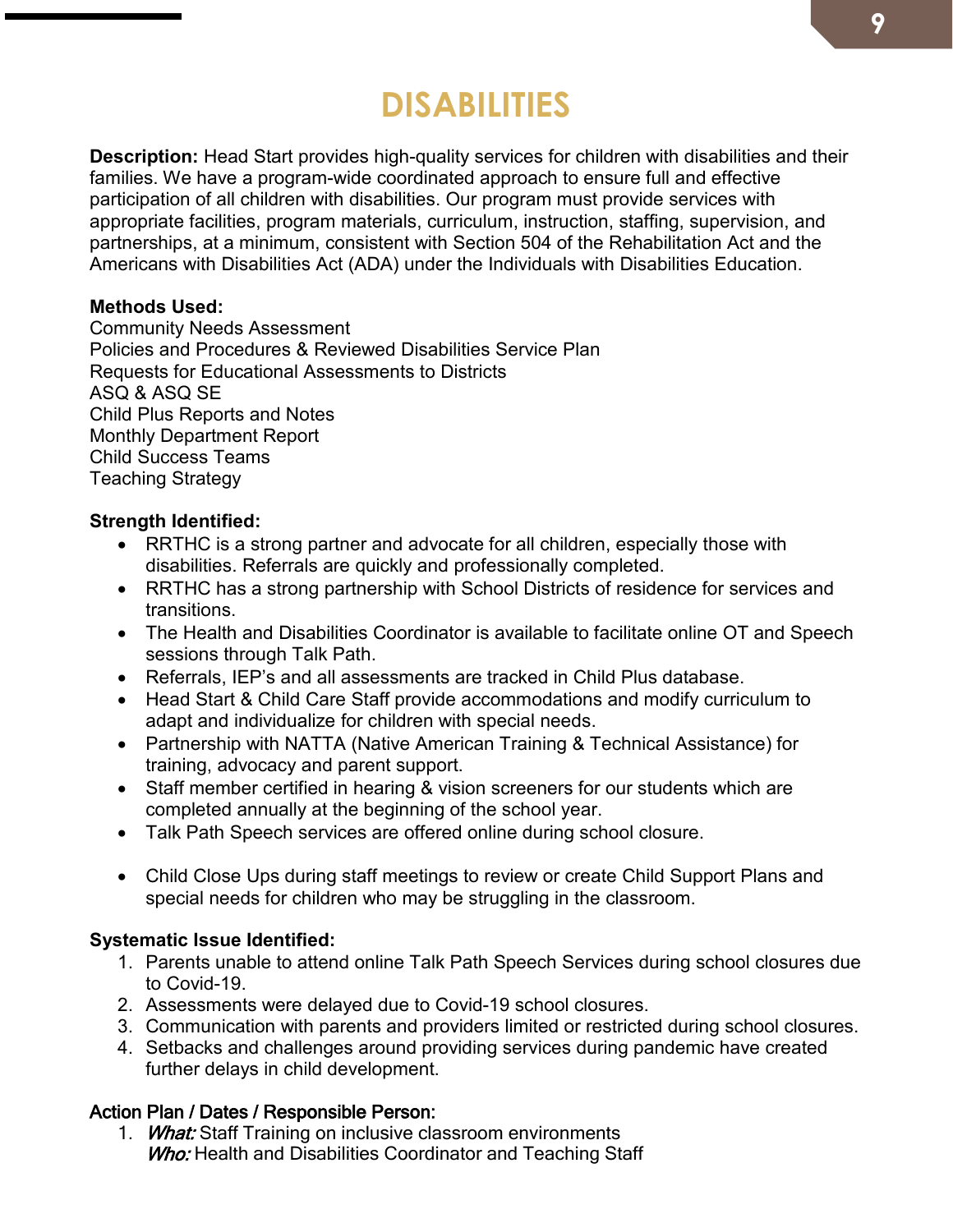When: December 2022

- 2. What: New Health & Disabilities Coordinator attend Disabilities training **Who:** Health and Disabilities Coordinator When: December 2022
- 3. What: New Health and Disabilities Coordinator get trained in Hearing Screen **Who:** Health and Disabilities Coordinator When: December 2022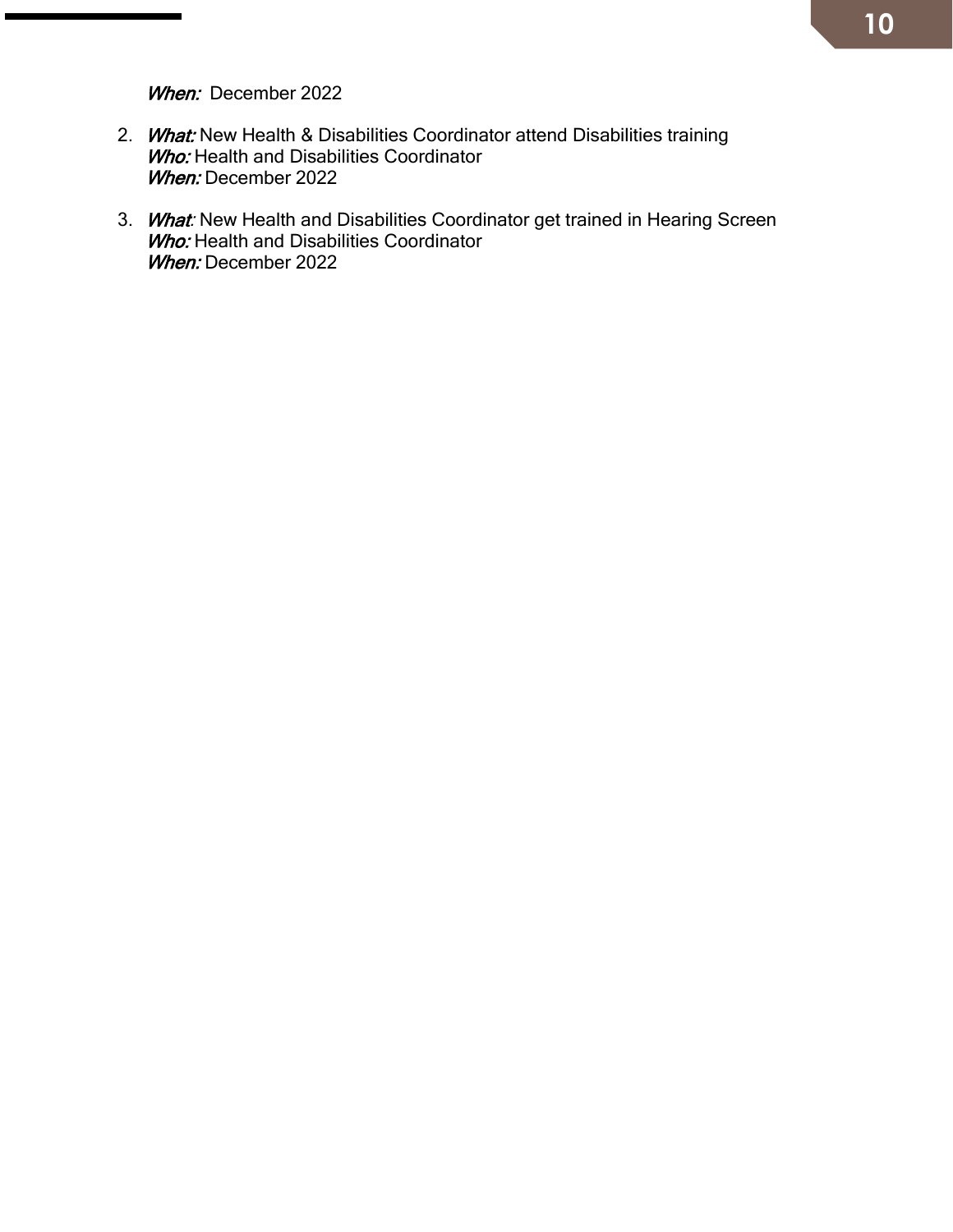## **EDUCATION**

**Description:** Effective, nurturing, and responsive teaching practices and interactions are key for all learning in early childhood settings. They foster trust and emotional security; are communication and language rich; and promote critical thinking and problem-solving. They also support social, emotional, behavioral, and language development; provide supportive feedback for learning; and motivate continued effort. Teaching practices and interactions are responsive to and build on each child's pattern of development and learning. They can be measured by the Classroom Assessment Scoring System (CLASS®) and other adult-child interaction tools. These observations may then be used to support professional development. Teaching practices also include how schedules and routines are carried out, how settings are managed, and how children's challenging behaviors are addressed.

#### **Methods Used:**

**CLASS Tool:** Daily interactions; weekly lesson planning; and twice yearly scored observations by a certified CLASS observer

**My Teaching Strategies & GOLD**: Teachers & assistants enter all child observations (daily, or as needed). Trimester checkpoints are used to assess each child's progress in comparison to age & developmentally appropriate expectations. It is used as a source for age & developmentally appropriate classroom activities

**Child Plus:** Teachers & assistants develop and enter goals for each child in the nine "Objective for Development & Learning" areas based on observations. Teachers and assistants document individualized lessons and update goals that are met for each child. Every child's learning style, interests & strengths are documented, along with a record of each family "Education Parent Partnership."

**Creative Curriculum Implementation Checklist:** This is the tool that is used for the physical set up of the classroom environment.

**Practice Based Coaching:** The Mentor Teacher and teaching team use Practice-Based Coaching (PBC) as a professional development strategy that uses a cyclical process. This process supports teachers' use of effective teaching practices that lead to positive outcomes for children. PBC occurs in the context of collaborative partnerships.

**Support Staff**: Our Mental Health Professional, Speech & Language Therapist, and Occupational Therapist, work on specific goals that are part of a child's IGP, CSP, and/or IEP.

#### **Strength Identified:**

- Our centers' QCNS mentor coach is a certified CLASS observer; all teaching staff is observed and scored, at minimum, twice per school year
- Teachers use the CLASS Tool daily to maximize class productivity
- Able to incorporate individual IEP and CSP goals into daily interactions and classroom goals (ongoing communication with Mental Health Professional, Speech & Language Therapist, and Occupational Therapist)
- Individualized activities are linked to each child's goals and tracked, at a minimum, each trimester
- Child Education History Report, with goals and individualization notes, are given to families three times a year at parent-teacher conferences
- The classroom environment is scored twice a year using the Creative Curriculum Implementation Checklist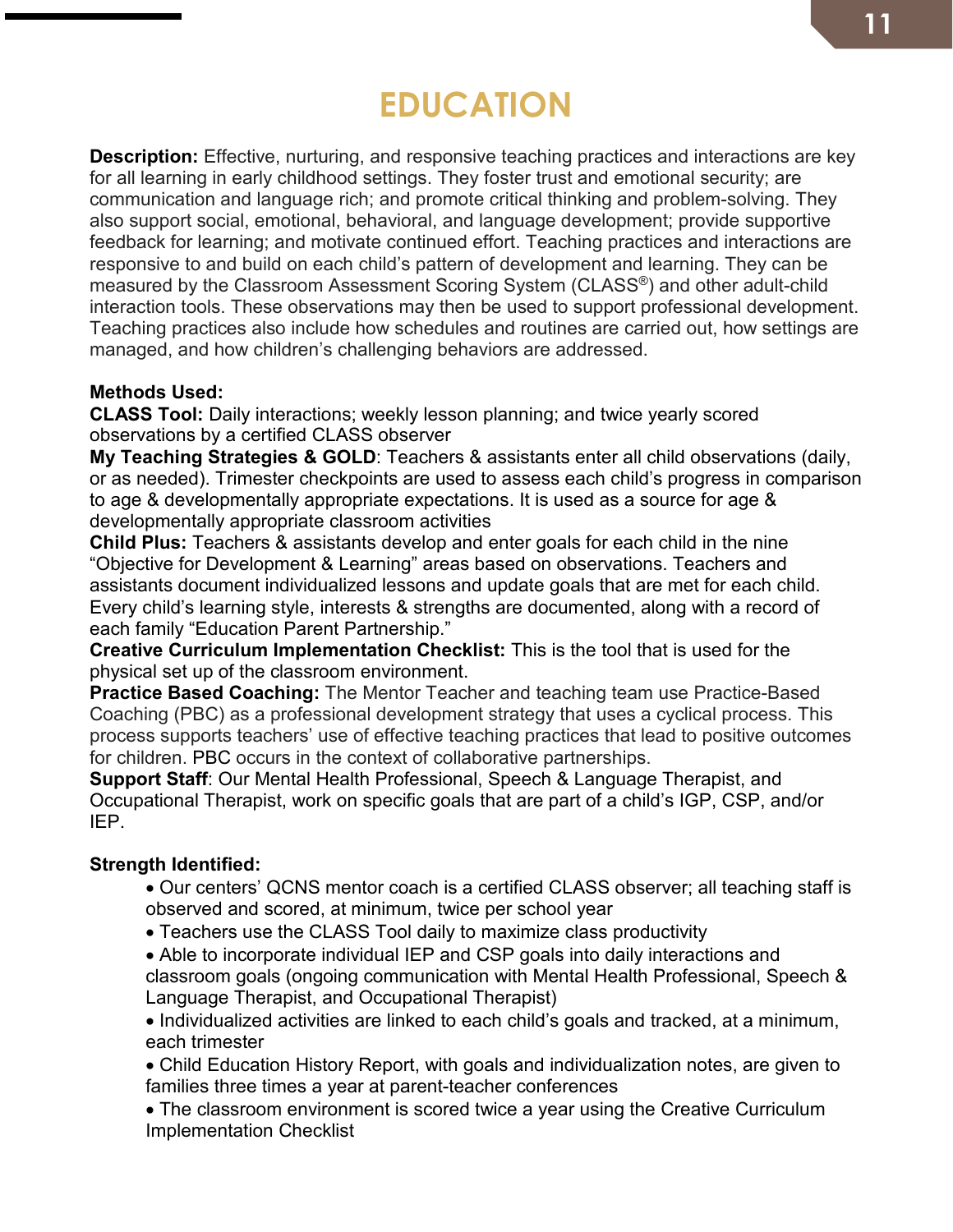- Child outcomes are analyzed each trimester by the teaching staff, and adjustments are made to curriculum to meet children's individual goals
- Classroom environments are changed monthly to keep interest areas stocked with age-appropriate items
- All teaching staff who enter observations/documentation and complete trimester checkpoints, have completed the IRR (Interrater Reliability) course in My Teaching Strategies for validity
- Teachers present at two "Parent Connection" meetings each school year; they cover the topics of "Ages & Stages and Curriculum," and "Transitioning to Kindergarten"
- Teachers are able to access My Teaching Strategies & Child Plus when away from the center

#### **Systematic Issues Identified:**

- 1. Unable to receive CLASS observations and score due to COVID-19 closures
- 2. Child outcomes, progress reports, and parent-teacher conferences and home visits were unable to be held in the "traditional" manner due to COVID-19

#### **Action Plan / Dates / Responsible Person**

- 1. *What:* Resume having all classes and teaching staff observed and scored in CLASS *Who:* QCNS Mentor Coach, Teachers & Assistants *When:* April 2022
- 2. *What:* Return to in person parent-teacher conferences, and begin offering home visits to parents for the 3<sup>rd</sup> Trimester/Spring conference/home visit *Who:* Teachers & Assistants *When:* May 2022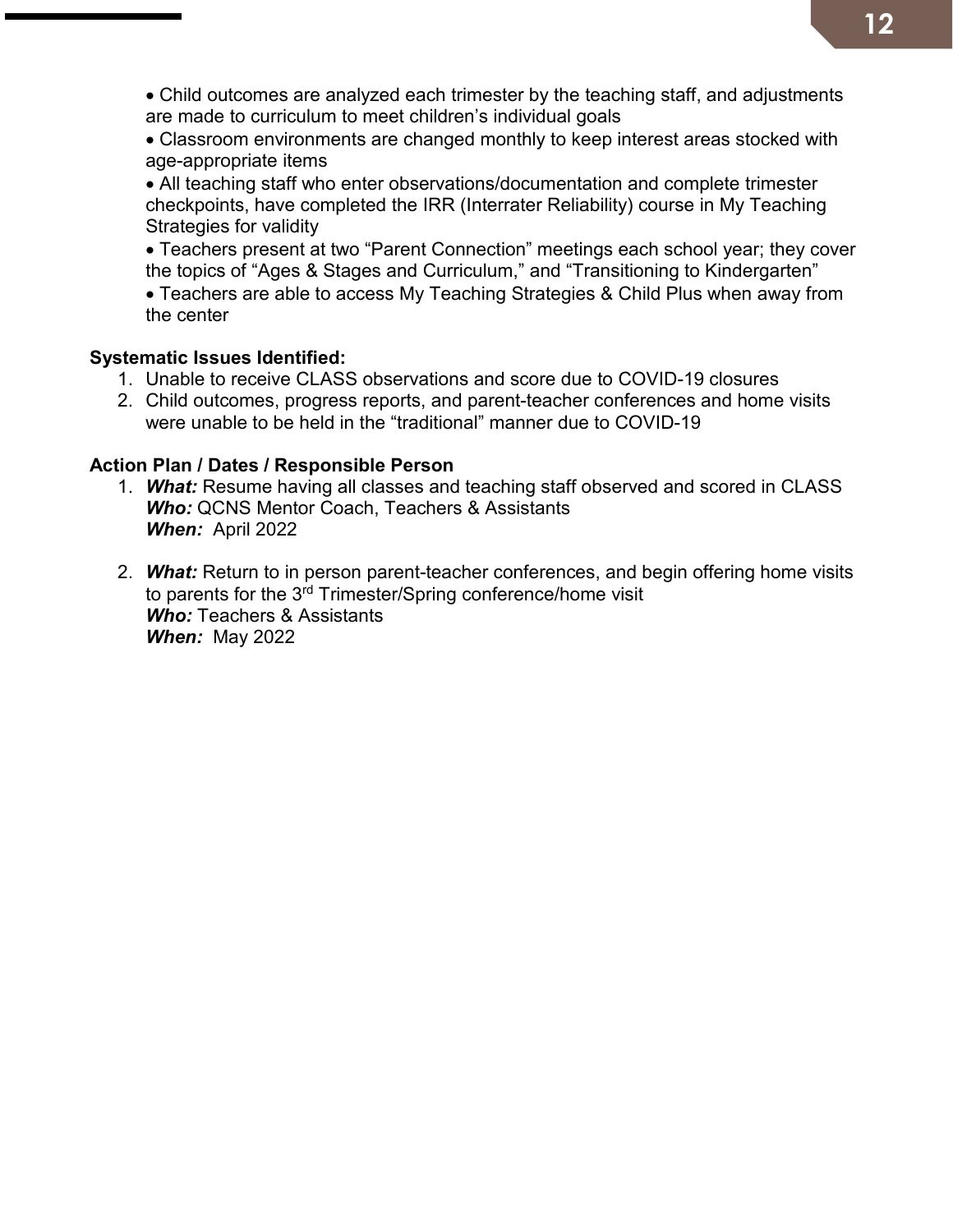### **ERSEA**

### (Eligibility, Recruitment, Selection, Enrollment, Attendance)

**Description:** ERSEA is the foundation of Head Start. It is the process of enrolling children into the program and tracking their regular attendance. ERSEA is important to maintain full enrollment.

#### **Methods Used:**

Head Start Management Systems Wheel Reviewed monthly statistics & ERSEA notes. Reviewed the ERSEA policies and procedures.

#### **Strength Identified:**

- New database allows online pre-applications to upload directly to program.
- Children are enrolled based on need and enrollment priority point system, not first come first serve.
- There are written plans/procedures for recruitment, including recruiting those with disabilities, foster children and homelessness.
- We utilize both of our programs to accommodate family's needs. (Head Start & Child Care)
- Parents are contacted regularly to verify absences.
- Monthly Attendance is tracked efficiently in CP and absences documented with contact records.
- Children's enrollment file shows that we meet all documentation requirements including a signed enrollment score sheet, signed parent agreement, and copies of eligibility documentation.
- Organized child file system in place which makes it easier to navigate and locate documents.
- Enrollment Binder created with step by step written procedures and examples.
- Excel tracking form implemented to make sure all child files have all documents needed for enrollment.
- Highlighting signature spots on enrollment packet prior to them receiving it increases the likelihood of all forms getting signed.

#### **Systematic Issues Identified:**

- 1. High rates of illness and fear of illness caused lower attendance rates and families to drop the program.
- 2. COVID-19 attendance during distance learning make it hard to track participation.
- 3. Enrollment Packet is lengthy and parents forget to sign forms.
- 4. Tracking form was needed for enrollment documents.
- 5. New staff training procedures for enrollment process not clearly established at the beginning of the School year.
- 6. Low amount of eligible participants in Enrollment Pool.

#### **Action Plan / Dates / Responsible Person:**

1. *What:* Recruitment notices on Website and FB Page. **Who: Family Intake Coordinator, Admin Assistant, or Program Manger** *When:* May 2022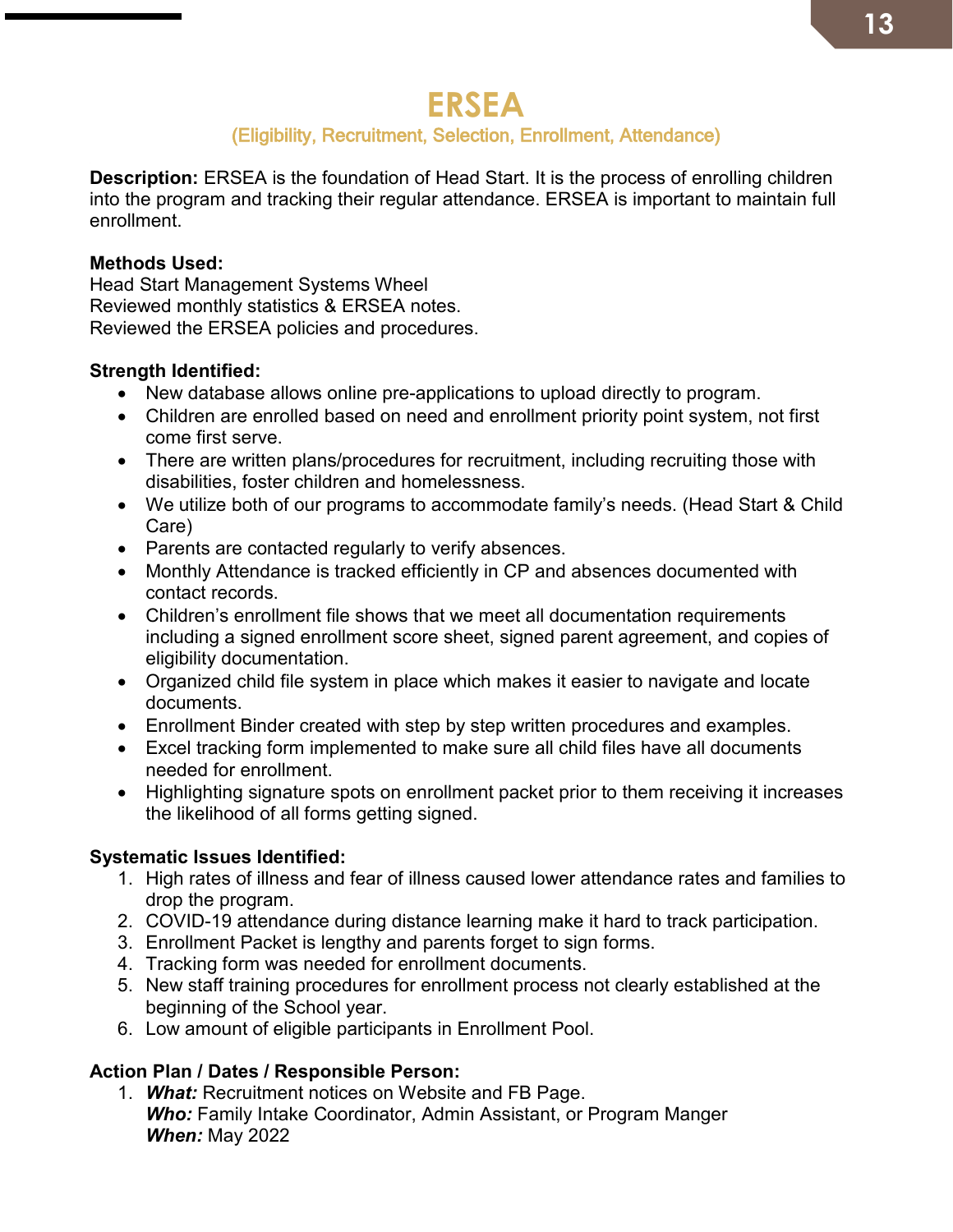- 2. *What:* Complete Child Plus Training and do a training for staff, particularly on how to run reports. *Who:* Administrative Assistant, Program Manager, or Family Intake Coordinator *When:* August 2022
- 3. *What:* Use the excel tracking form to make sure all enrollment documents are signed and complete and in the child files. *Who:* Family Intake Coordinator **When:** Upon enrollment and periodically throughout the year.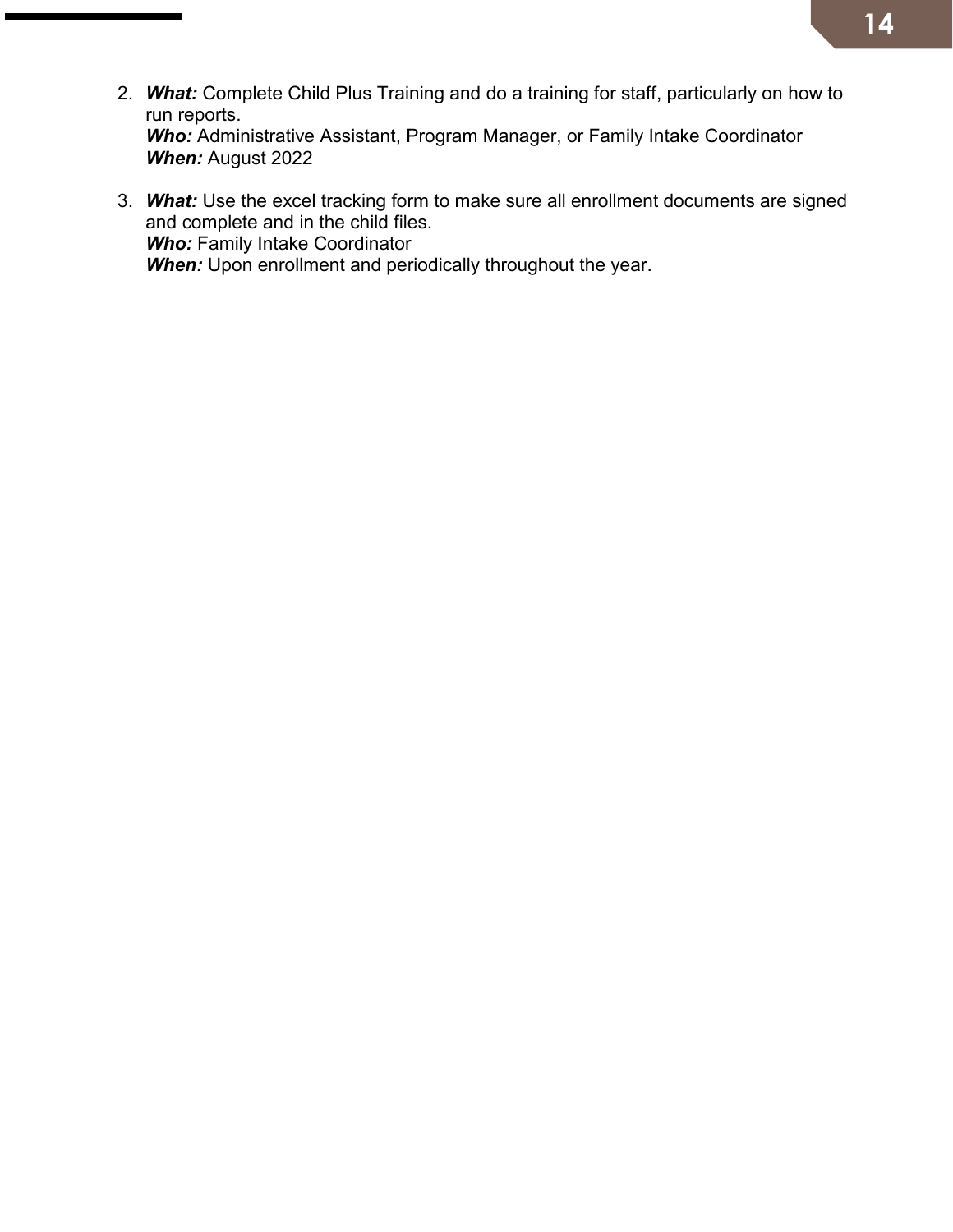### **EVENTS**

**Description:** The events that we hold at Head Start and Child Care annually are a big part of bringing families, students and staff together to celebrate and interact in a healthy, educational, fun, culturally focused setting. This is such an integral part of the program that we wanted to dedicate a review of events alone apart from our other self-assessments. Events are a way to promote family togetherness, deliver training opportunities, encourage social connections and incorporate the entire family unit into the child's learning experience.

#### **Methods Used:**

- Review five year goals.
- Interviewed parents & staff.
- Review event planning notes & checklists.
- Head Start Performance Standards –Training & Parent Involvement

#### **Strength Identified:**

- Annual Events are well attended by both the immediate and extended family members of our students, as well as Tribal Staff.
- Thorough planning checklist that is updated yearly to stay relevant to the needs of the program.
- Coordination between Admin Team and Teachers to delegate responsibilities.
- Events are culturally focused, and developmentally appropriate.
- Budget supports event activities.
- Class Dojo, One Call, Flyers and Monthly Newsletter Calendar to promote events.
- Despite multiple COVID closures this year, HS/CC Staff incorporated socially distanced or virtual options for families to participate in.
- COVID regulations were taken into account when planning events that involved food. Staff were prepared and creative in implementing sanitary serving options.
- New Pumpkin Patch location (NASH ranch) was a success. It was affordable, childfriendly, and spacious for the amount of people involved.
- The Children's Christmas party received a surplus of donations from individuals and businesses, allowing for us to provide more for our families than originally planned.
- Moving many of the events to our campus has allowed for an increase in family participation. It has also been less stressful on the teachers, students, and their parents/guardians.
- One Call Text reminders have been useful this year since parents can refer back to the message for information.
- Class Dojo reminders and calendar have been useful, as events are organized by date and are eye-catching.

#### **Systematic Issues Identified:**

- 1. Closed campus due to Covid-19.
- 2. Incorporate more culture into all events.
- 3. Events held on Thursdays this year affects working parent's participation.
- 4. Parent feedback needed after events.
- 5. Staff feedback needed after events.
- 6. Rising food prices have impacted budget planning.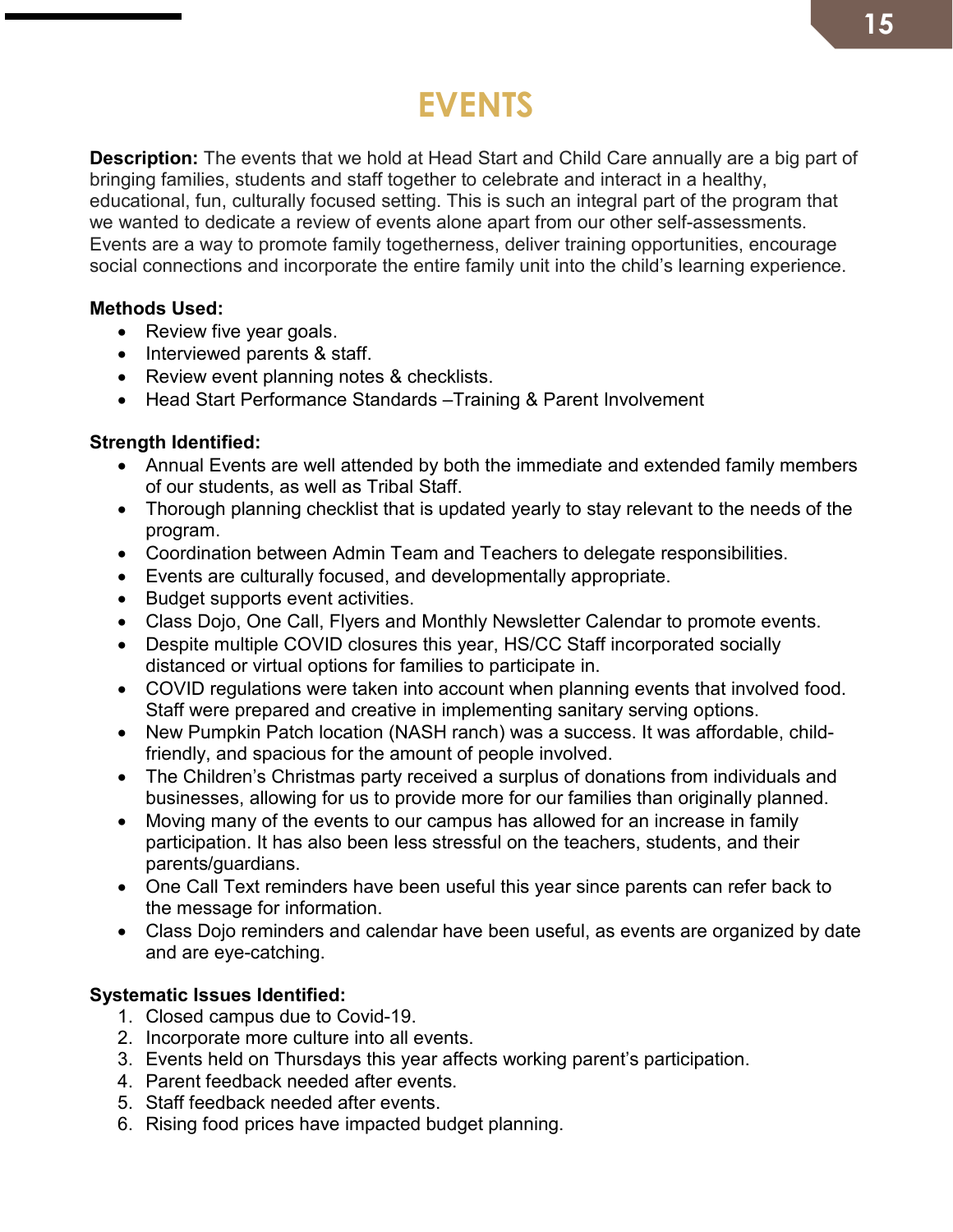#### **Action Plan / Dates/ Responsible Person**

- 1. *What:* Brainstorm ideas with Policy Council ahead of events to gain parent & volunteer perspective. *Who:* Program Manager/Administrative Assistant *When:* August 2022
- 2. *What***:** Head Start Staff/Department Meetings ahead of events to touch base and brainstorm. *Who:* Administrative Assistant *When:* August 2022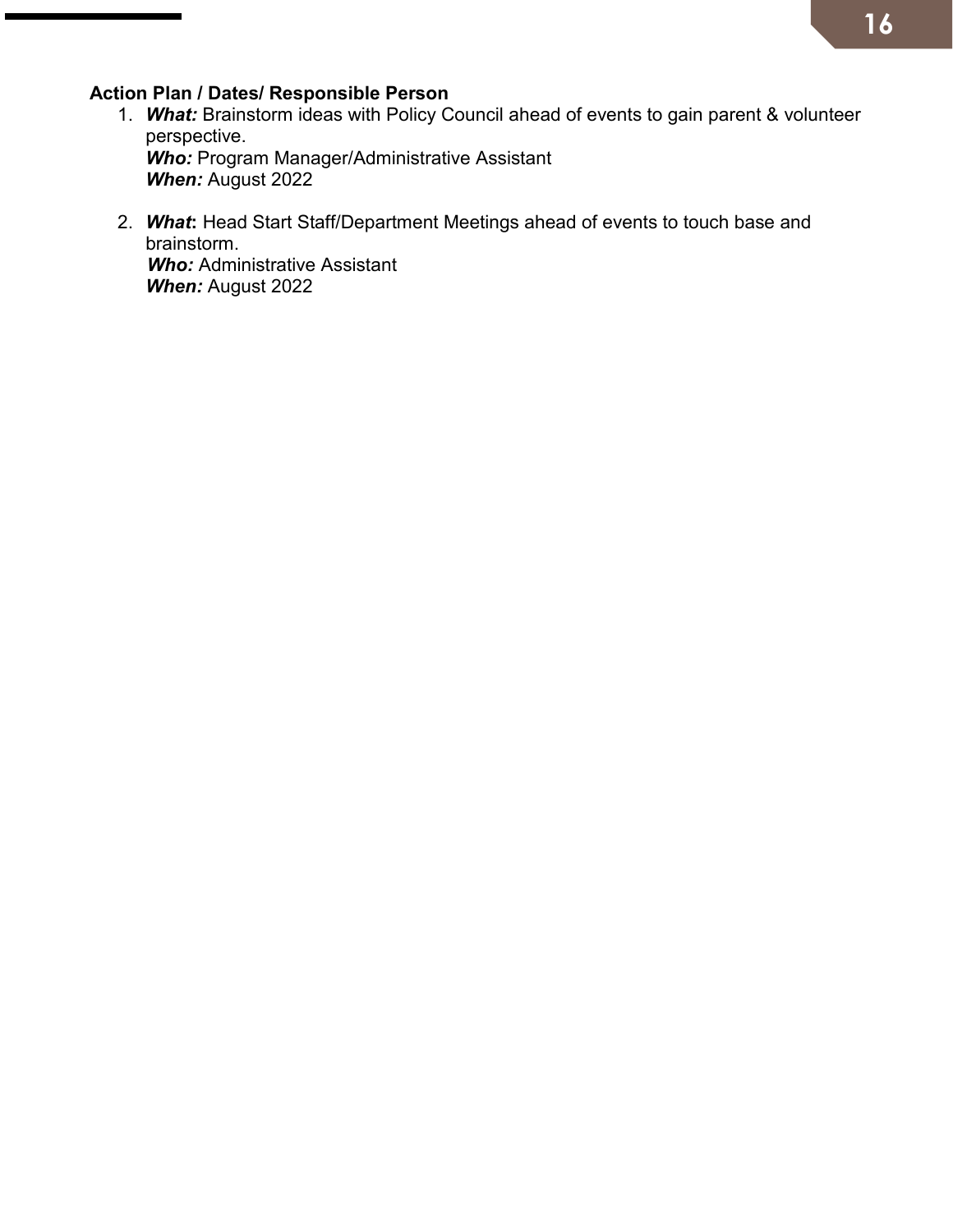### **FACILITIES & LEARNING ENVIRONMENTS**

**Description:** Our facilities and learning environments support children and families indoors and outdoors. They cultivate spaces that are safe and inspire learning. We work hard to ensure that we meet all health and safety requirements.

#### **Methods Used:**

Interviews with teachers and management Health & Safety Checklist Daily Classroom & Yard Check Weekly Building Inspection Checklist First Aid Supply Checklist Indian Health Services Report

#### **Strength Identified:**

- Collaboration with RPD & Shascom to increase the safety and protection of our HS staff and children. We increased active shooter campus safety and training for all staff this year.
- Daily playground safety checklist to ensure safety for children.
- Daily classroom checklist before children arrive.
- Weekly building safety inspection.
- Toys in the classroom are sanitized daily with the addition of our new ZONO sanitizer. A second ZONO sanitizer has been placed in Child Care.
- Maintenance comes daily to clean after the children have gone home.
- Monthly review of First Aid kits ensure that they are fully stocked and easily accessible.
- Age appropriate classroom materials that support Early Childhood Education. Additional grant funding has allowed for us to purchase cultural materials for the students to engage with. Temporarily lifted COVID restrictions allowed us to host our Little Big Time event to teach children about Native American heritage.
- Dramatic play area that changes monthly to stimulate different learning environments.
- Clark Bug service monitors center monthly and uses non-toxic bug repellents.
- Smoke Free Facility.
- Masks required on campus grounds, as well as temperature screenings of the staff and visitors every day.
- Regular maintenance personnel to ensure upkeep and improvements to property and facilities.
- New Alert-Us system was installed by IT that allows staff to send a message to all Rancheria computers when there is an emergency.
- Campus security improved with temporary armed guard monitoring parking lot during operating hours Monday-Friday.

#### **Systematic Issues Identified:**

- 1. Permanent security personnel to call upon for emergencies.
- 2. Simplified/less time-consuming sanitation practices for staff.

#### **Action Plan / Dates / Responsible Person**

1. *What:* Permanent security guard posted near Head Start entrance to assist in emergencies.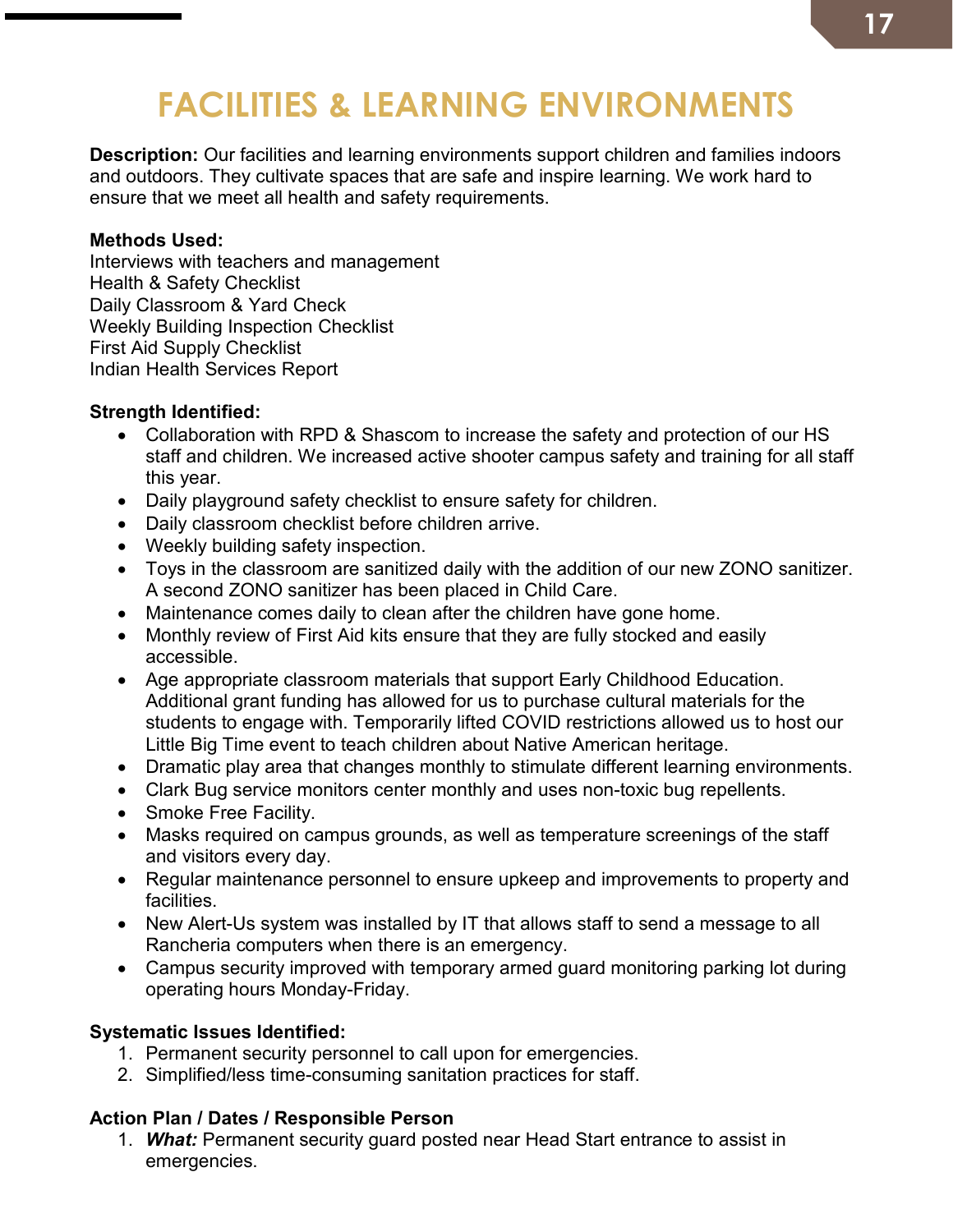*Who:* Program Manager/Executive Team *When:* August 2022

2. *What:* Training on UV wand sanitization, and implementation of the tool. *Who:* Program Manager/Safety Manager *When:* September 2022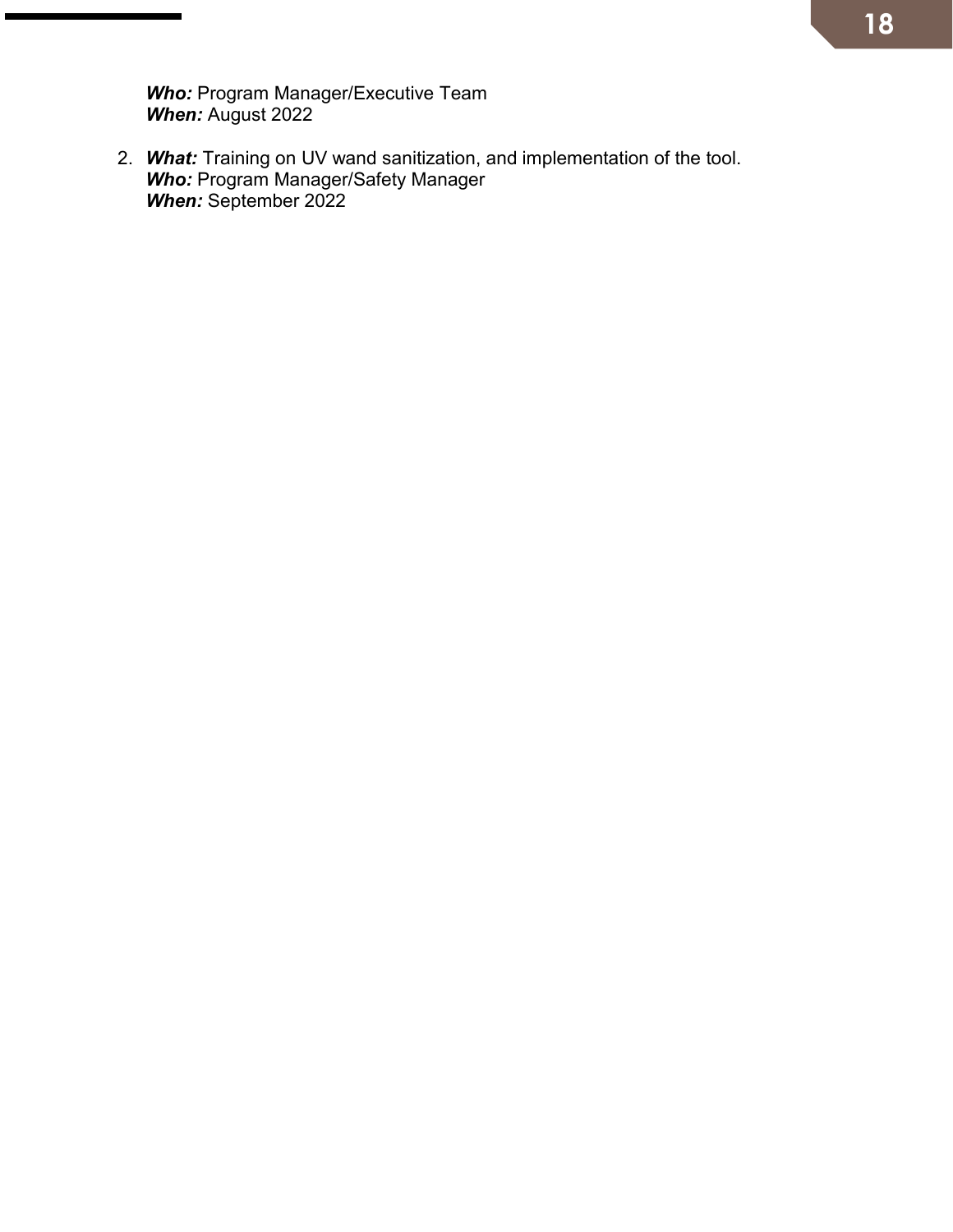### **FISCAL MANAGEMENT**

**Description:** Fiscal Management ensures accountability for federal assets, compliance with regulations, and includes internal controls. Appropriate reporting systems are in place and program leadership work in partnership to develop and execute a budget that reflects and supports program goals and priorities.

#### **Methods Used:**

Head Start Budget Head Start Goals Financial Reports Partnership with Redding Rancheria Fiscal Department

#### **Strengths Identified:**

- Fiscal use of online reporting to OHS and online draw down of funds.
- Tracking system for multiple grants.
- Finance Dept. generates monthly financial reports for Policy Council/ Tribal Council.
- Monthly tracking of Non-federal match included on quarterly R & E's.
- Monthly tracking of administrative costs.
- Finance Department assists Program Manager in determining allow ability and appropriateness of the use of grant funds.
- Support from OHS for fiscal support and training for new Program Manager.
- Head Start One Time COVID funds to support the current Safety Plan and procedures.
- Teaching staff is included in the planning for Quality Improvement funds.
- Annual planning to utilize the Giving Fund.
- Tracking system created for the In-Kind Volunteer hours.

#### **Systematic Issues Identified:**

1. Covid-19 funding requires us to spend down the funds efficiently in allotted time frame. Brainstorming needed around use of funds.

#### **Action Plan / Dates/ Responsible Person**

1. *What:* Create a plan for remaining Covid-19 funding. *Who:* Program Manager *When:* By August 2022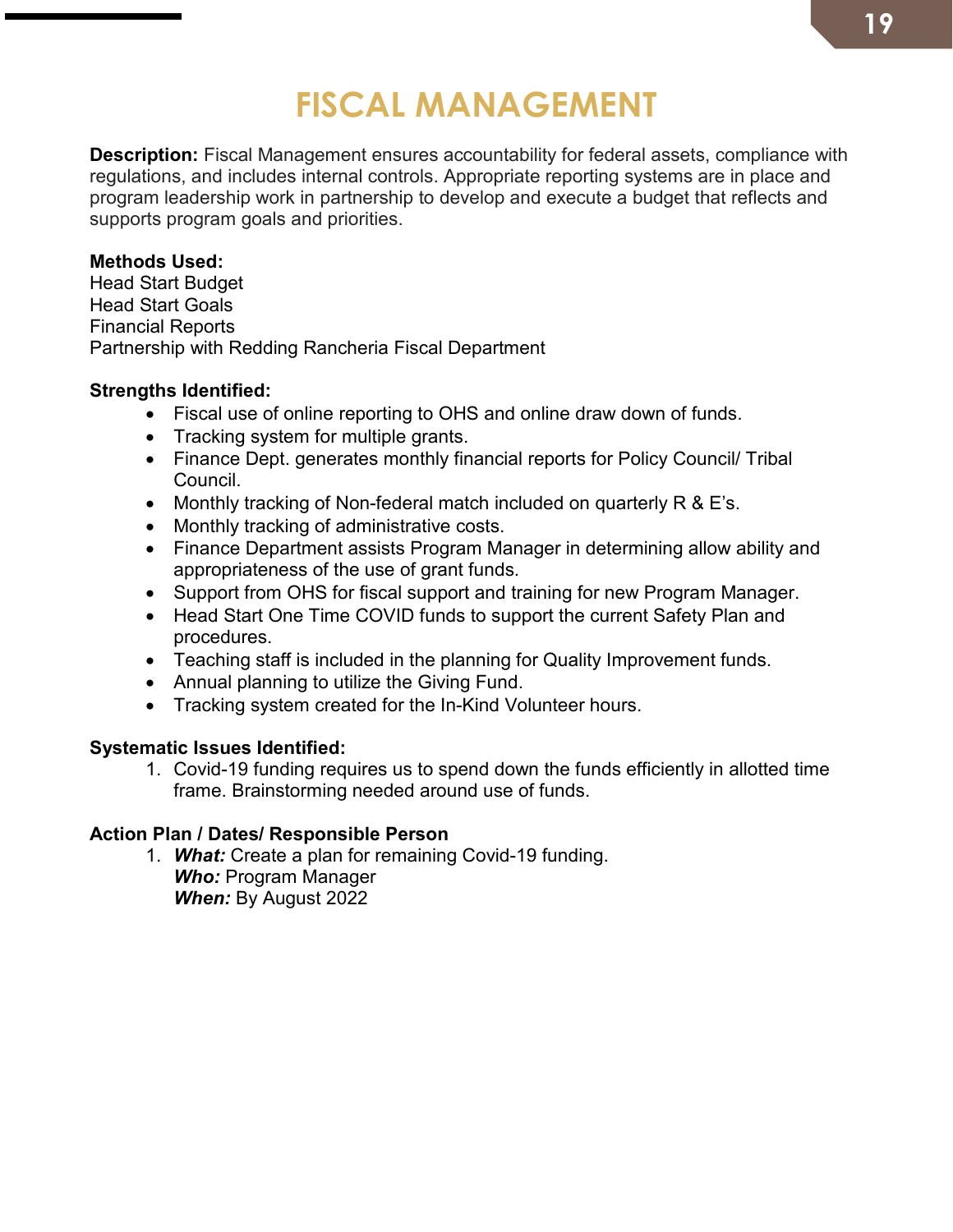### **HEALTH**

**Description:** The Head Start Program emphasizes the importance of early identification of health needs, which, if undetected or untreated, might cause learning difficulties. The program makes every effort to ensure that that child is connected to health services and receive a complete age appropriate health assessment as recommended by his/her physician.

#### **Methods Used:**

Child Plus data entry and reports Monthly Department Reports Health Advisory Committee Meeting Minutes

#### **Strength Identified:**

- Mobile Dental Unit from the RRTHC performs Oral Health Assessments, cleanings, sealants & fluoride two times per school year.
- Health Advisory Committee (HAC) is a collaborative group of health professionals who review and approve policy and procedures in regards to health and safety.
- RRTHC has always been a strong partner for the Head Start & Child Care program. All department directors sit on Health Advisory Committee.
- IHS and Shasta County Public Health representatives on Health Advisory Committee.
- Parent Connection meetings on various health related topics throughout the year.
- Health & Disabilities Coordinator creates a monthly Health & Wellness Newsletter for families.
- Services and support available to pregnant families.
- Wellness Wednesdays, a classroom health & safety curriculum is provided by Health and Disabilities Coordinator once a month.
- A detailed Covid-19 Safety Plan created in response to pandemic with support and input form HAC, Policy Council & Tribal Council as well as IHS and local health agencies.
- CHDP Days organized at the RRTHC in summer for families to complete immunization and well- child checks prior to the start of school.
- Health screenings are completed for all enrolled children, including developmental, behavioral, dental, nutrition, vision, hearing, height, weight & BMI.

#### **Systematic Issues Identified:**

- 1. Covid-19 left many students delayed on immunizations and regular checkups.
- 2. Due to school closure communication with families has been limited, making referrals and data tracking challenging.
- 3. Health & Disabilities Coordinator position was vacant for half of the year.

#### **Action Plan / Dates / Responsible Person:**

1. *What:* Collaboration with RRTHC to ensure that 2022 CHDP Days go smoothly and all providers have the information needed to ensure children receive everything they need to start school. *Who:* The Health & Disabilities Coordinator

*When:* June 2022

2. *What:* New Health & Disabilities Coordinator with receive Head Start Health Training. *Who:* The Health & Disabilities Coordinator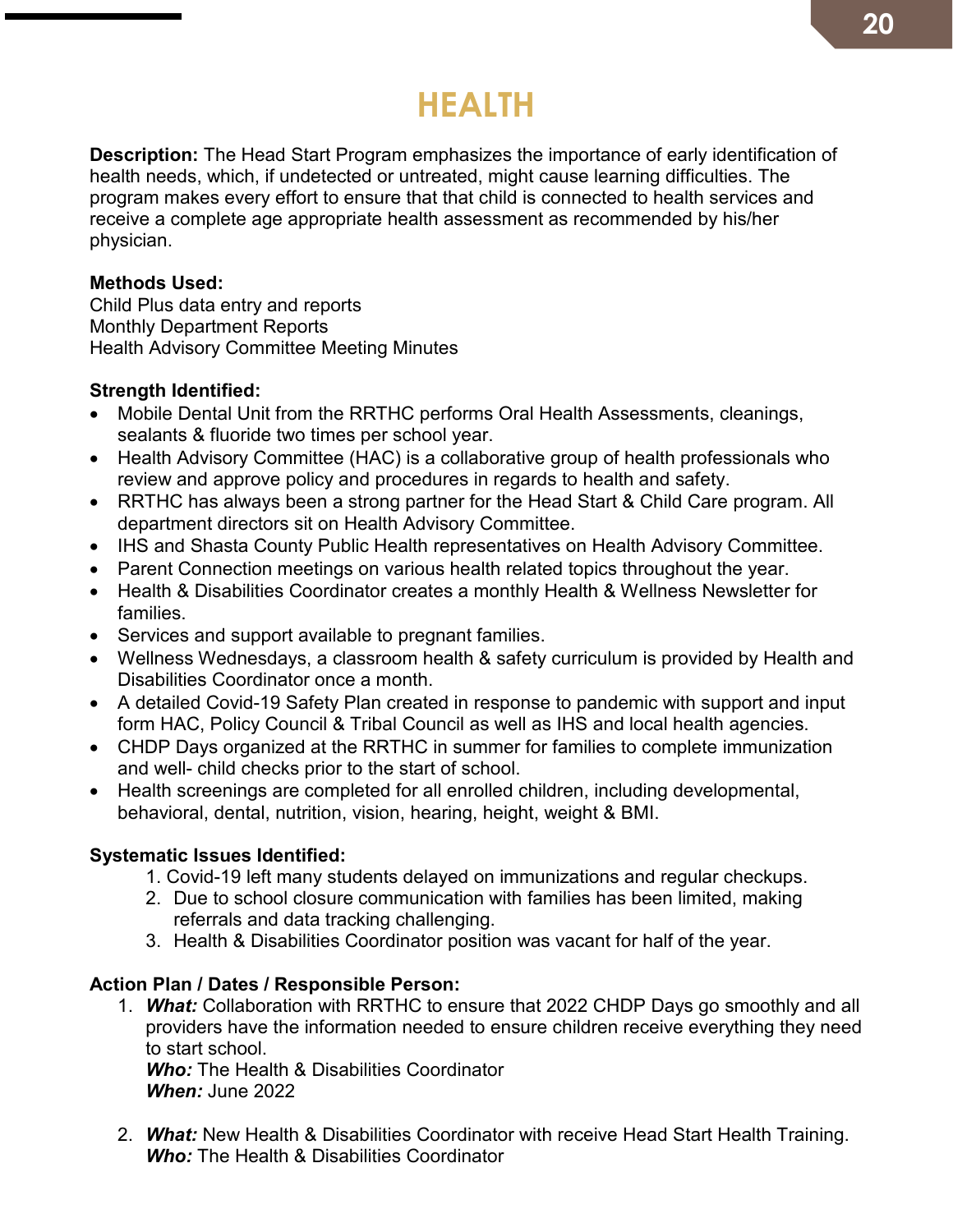*When:* December 2022

3. *What:* Create system for supporting pregnant families. *Who:* The Health & Disabilities Coordinator *When:* September 2022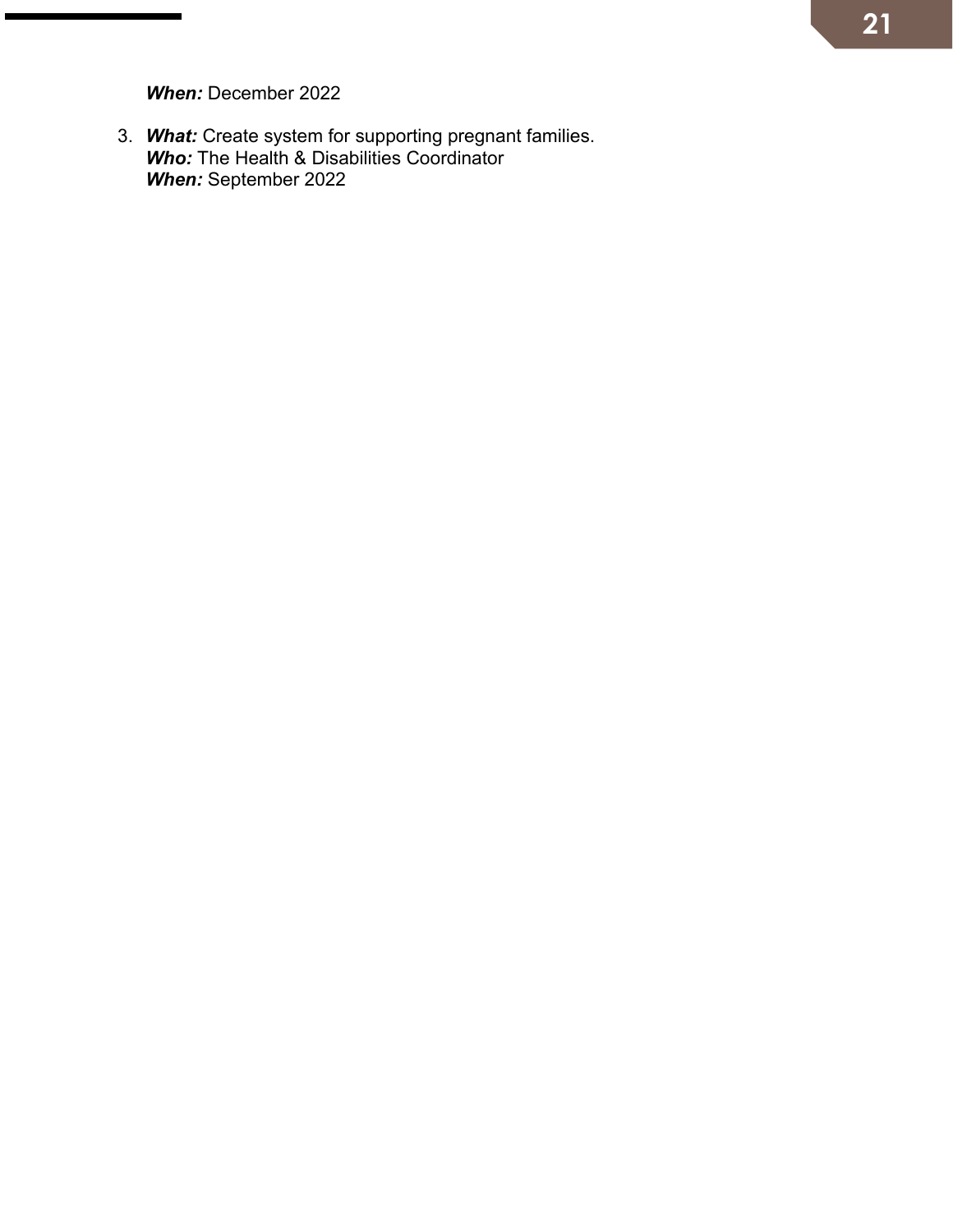### **HUMAN RESOURCES**

**Description:** Our Human Resource Department ensures that staff members and volunteers have the credentials and competencies needed to provide quality Head Start services to children and families.

#### **Methods Used:**

Review of Tribal Personnel Policies pertaining to Human Resources Head Start Policies and Procedures Redding Rancheria Human Resource Department Policies

#### **Strength Identified:**

- Comprehensive annual Head Start Pre-Service training includes; intensive orientation and review of all department policies and procedures; review of HS and CC Work Rules for all HS/CC staff.
- Comprehensive orientation for new employees including HR benefits, Tribal history, OSHA safety and department procedures.
- Annual Performance Appraisal include merit wage increases.
- Professional Growth Plans are part of annual Performance Appraisal.
- Salary and wage study conducted every other year to ensure all positions are current and paid at a comparable level.
- Head Start requirements are addressed in the updated RR Personnel Manual.
- Background check policy exceeds the performance standard, they are conducted prior to offering position and reviewed regularly.
- RR HR policies support employees wellbeing.
- Policies encourage and support further education for employees.
- Head Start parents are part of the hiring process.
- Program Manager tracks all employee profiles and professional development in new Child Plus database.

#### **Systematic Issues Identified:**

1. The past year we have struggled to find qualified applicants for open positions. Very few people are even applying or showing up for interviews.

#### **Action Plan / Dates / Responsible Person**

1. *What:* Post HS/CC jobs on College ECE Boards (Shasta, Simpson & Chico State). Also share job postings with partners at SCOE & First 5 Shasta. *Who:* Program Manager, Education Director & Human Resource Department *When:* By July 2022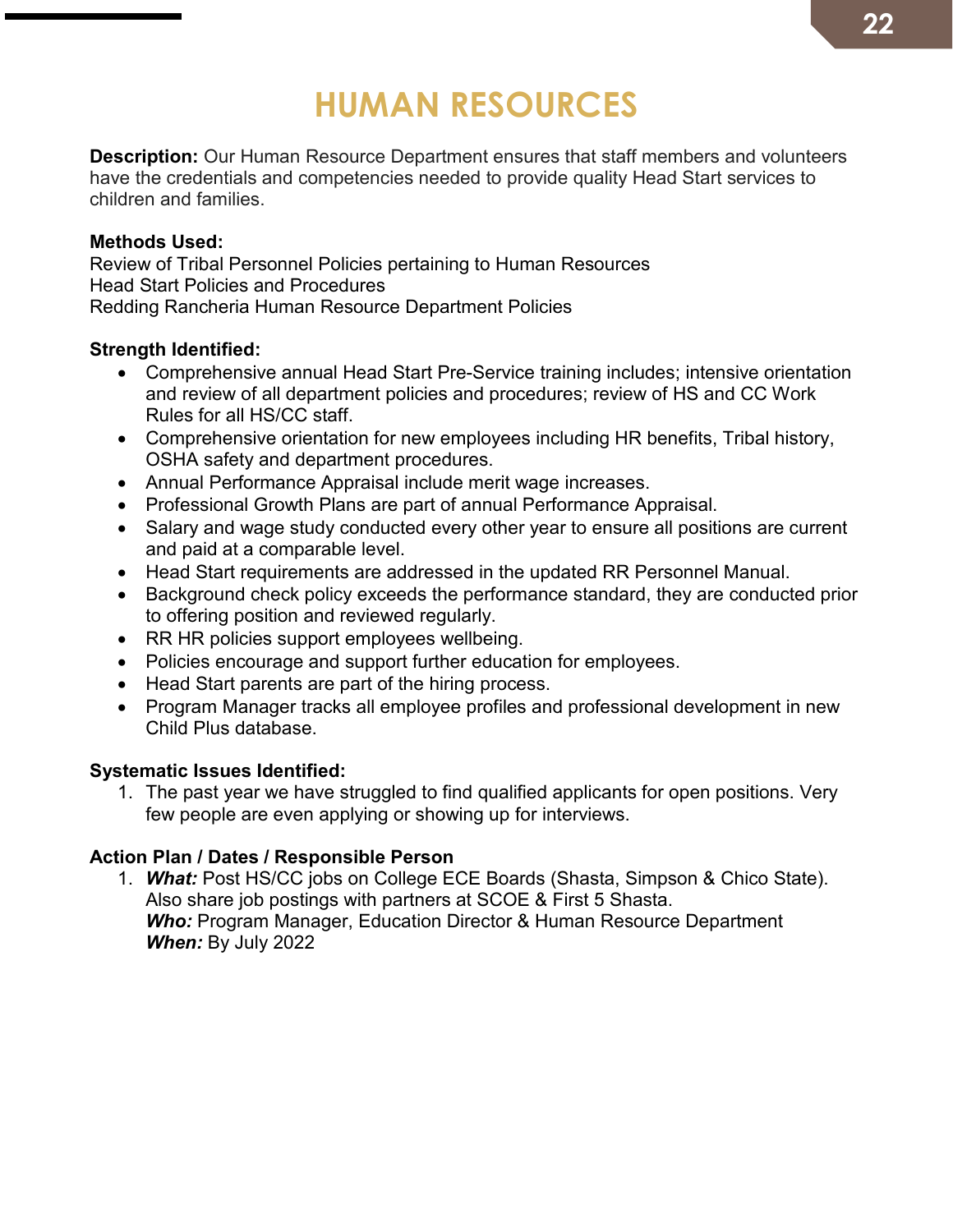### **MENTAL HEALTH**

**Description:** Head Start programs support the mental health of children, families, and staff every day. It is important for a child to learn to express and regulate emotions, form trusting relationships, explore, and learn, all in the cultural context of family and community. The mental health of children and the adults that care for them is essential for school readiness.

#### **Methods Used:**

Child Support Plans Child Plus Notes & Reports Monthly Department Reports ASQ & ASQ-SE

#### **Strengths Identified:**

- The program supports a program-wide culture that promotes children's mental health, social, and emotional well-being.
- Mental health consultation provided by Norma Ellenwood, RRTHC Mental Health Clinician, to support all staff in meeting children's mental health and social and emotional needs. She provides counseling at our center twice a month to students. During distance learning she offered to see students at her office.
- Kara Russell, Redding Rancheria Mental Health Director, participates on the Health Advisory Committee.
- Triple P Certified Provider on staff to provide parenting curriculum to parents.
- Child Support Team meetings are available for in home support, teacher support and suggestions for behavior modification in the classroom.
- Child Support Plans created to support children's individual needs.
- Health & Disabilities Coordinator available to attend mental health appointments with families for support and advocacy.
- Body-calming methods introduced in the classroom using yoga and stretching exercises.
- Parent Connection Meetings and resources focused on Mental Health.

#### **Systematic Issues Identified:**

- 1. Due to Covid-19, the closure of schools we have seen increased mental health issues.
- 2. Families, students and staff have had limited access to mental health support or struggle with online counseling options.

#### **Action Plan / Dates / Responsible Person:**

- 1. *What:* New Health & Disabilities Coordinator will attend mental health advocacy training. **Who:** Health & Disabilities Coordinator *When:* December 2022.
- 2. *What:* Increase support to families in crisis who may be experiencing job loss, homelessness, economic stress and mental health needs. *Who:* Family Intake Coordinator & Health & Disabilities Coordinator *When:* Ongoing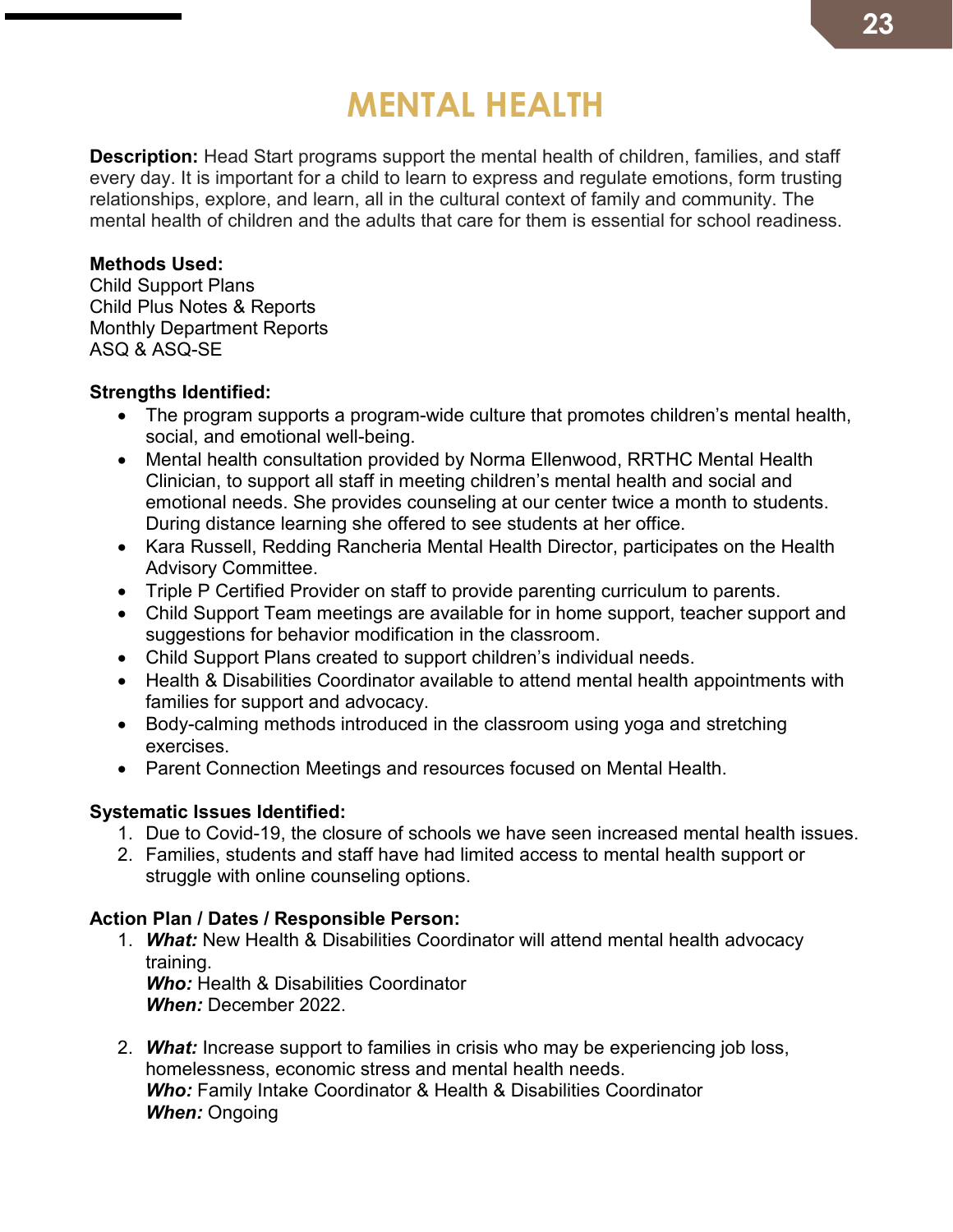### **PARENT INVOLVEMENT**

**Description:** Parent Involvement is a collaborative and strengths based process through which early childhood professionals, families, and children build positive and goal oriented relationships. It is a shared responsibility for families and staff at all levels that requires mutual respect for the roles and strengths it has to offer. Parent Involvement focuses on culturally responsive relationship building with key family members in a child's life. These people include pregnant women and expectant families, mothers, fathers, grandparents and other adult caregivers. It requires making a commitment to creating and sustaining an ongoing partnership that supports family wellbeing. It also honors and supports the parent child relationships that are central to a child's healthy development, school readiness and wellbeing.

#### **Methods Used:**

Review home visits from Child Plus documentation, Family Needs Assessments, notes and goals.

Interviewed parents & staff by phone and in person.

Survey to parents for feedback.

Parent Connection Meeting minutes.

In-Kind forms were collected for parent involvement activities.

#### **Strength Identified:**

- Program offers parent trainings through Zoom, Class Dojo, and in person when safe to do so.
- Easy ways to access information either through email, Facebook or Class Dojo.
- FIC provides take home materials and supplies after trainings.
- Monthly and Annual Parent Connection Calendar.
- Program provides a Family Intake Resource Folder during enrollment.
- Monthly & Weekly events newsletter sent home to families.
- In person communication with families at the gate check and in the office at pick up and drop off times.
- Parents actively involved in Policy Council.
- Field trips yield a high rate of family participation in person.
- One call, class Dojo, fliers, newsletters, calendars, and multiple communication methods are used to ensure that families know about opportunities for volunteering.
- Events were held, in person, that created multiple opportunities for family participation.

#### **Systematic Issues Identified:**

- 1. Lack of time to connect with individual families for Parent connections due to Covid-19 restrictions.
- 2. Due to Covid-19, in person gatherings, events and meetings were cancelled.
- 3. Face to face reminders are not utilized during the closure.

#### **Action Plan / Dates/ Responsible Person:**

- 1. *What:* Create events on Class Dojo for Parent Participation Activities. *Who:* Program Manager, Administrative Assistant, or Family Intake Coordinator. *When:* One to two weeks prior to the event.
- 2. *What:* Post Fliers at Gate, Sign in/out desk, and Resource board.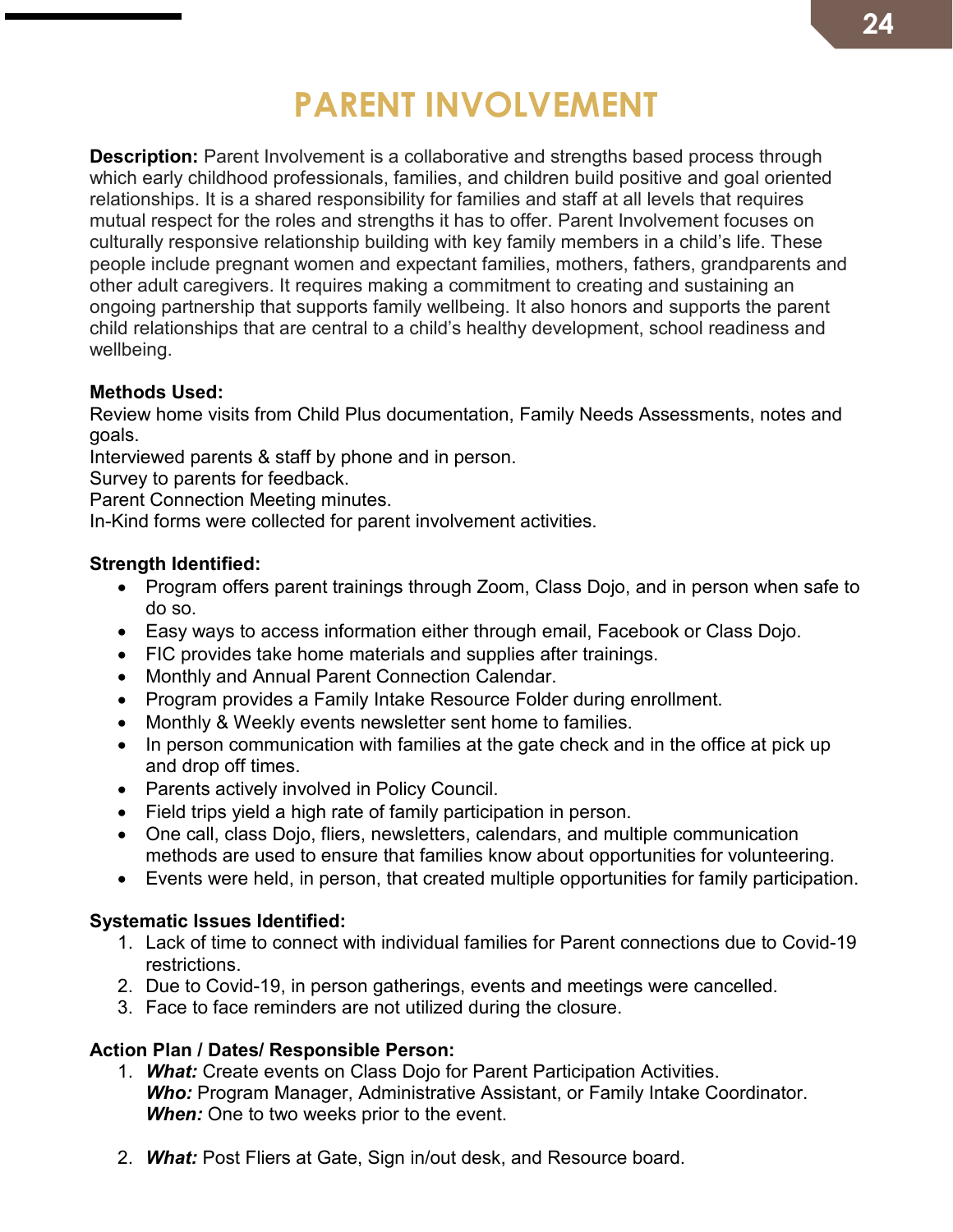*Who:* Administrative Assistant, or Family Intake Coordinator *When:* One week prior to events

3. *What***:** Utilize Facebook private page to post trainings for parents to access at their convenience and for parent involvement. *Who:* Family Intake Coordinator *When:* Throughout the year.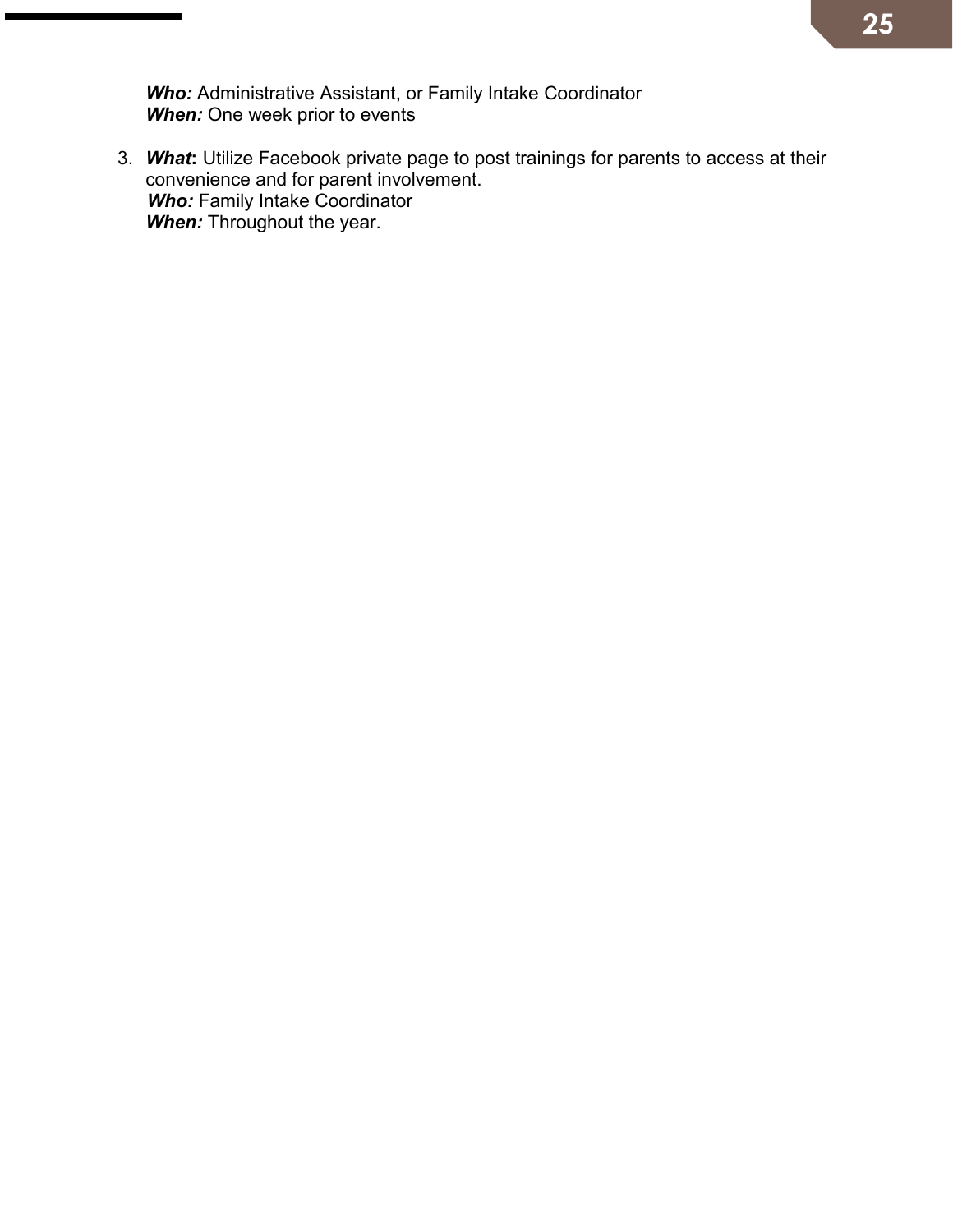### **PROGRAM GOVERNANCE**

**Description:** Program Governance consists of the Governing Body (The Redding Rancheria Tribal Council), Head Start Policy Council, the Parent Committee "Parent Connection Meetings", and Health Advisory Committee. Theses councils and committees oversee the Head Start programmatic decision-making and legal/fiscal decisions.

#### **Methods Used:**

Partnerships and feedback from council/ committee members and staff Policy Council Minutes and Tribal Council Resolutions OHS Program Governance Training

#### **Strength Identified:**

- Well defined Policy Council / Tribal Council structure and operating guidelines.
- Consistent Tribal Council liaison representation.
- Active participation and great feedback from chair positions.
- Monthly Department Report reviewed by both Policy Council & Tribal Council.
- Human Resource procedures include Policy Council members/ Head Start parents to participate fully in hiring/firing process.
- Policy Council members are informed of child outcome data and educational assessment information.
- HS Policies and Procedures posted on internet/intranet have been updated and approved by Tribal Council, Policy Council and Health Advisory Committee.
- Policy Council is active in event planning.

#### **Systematic Issues Identified:**

- 1. Joint training for Policy Council and Tribal Council is difficult to schedule.
- 2. Annual review of all Head Start Policies and Procedures is an extensive process that needs to be streamlines for efficiency.
- 3. Tribal Policies that relate to Head Start need to be reviewed.

#### **Action Plan / Dates / Responsible Person:**

1. *What:* Update all Tribal Head Start Policies *Who:* Program Manager *When:* By May 2022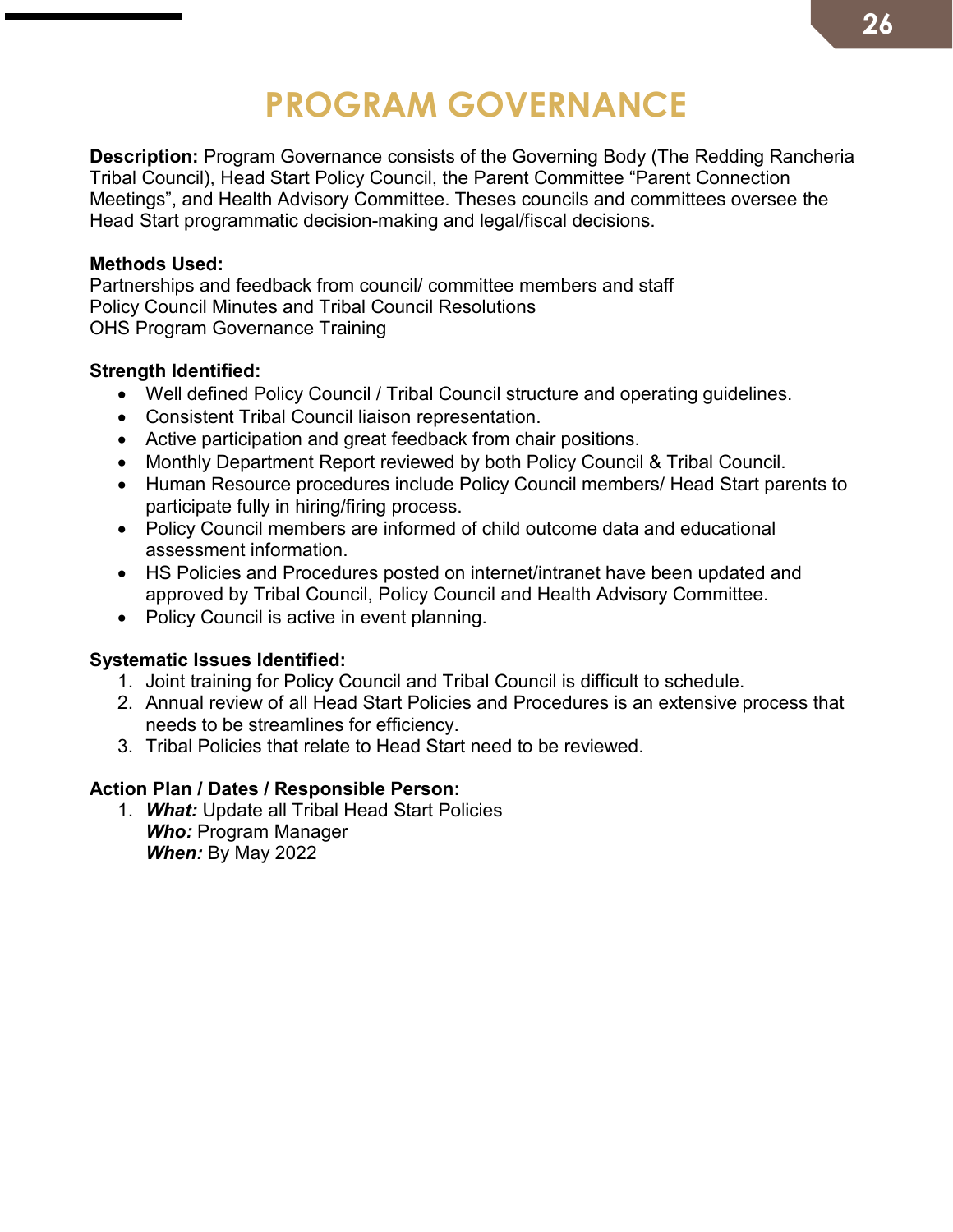### **PROGRAM PLANNING & SERVICE SYSTEM DESIGN**

**Description:** Program Planning and Service System Design support the program planning function, which guides all programs in their five-year grant. Planning systems occur in a continuous cycle, and involve key members of the Head Start community. The outcome of this cycle is the creation of achievable goals and short-term program and fiscal objectives.

#### **Methods Used:**

Policy Council Minutes Health Advisory Committee Minutes Community Needs Assessment Self-Assessment Report 2021 PIR Staff Meeting and Admin Meeting Notes Monthly Department Reports

#### **Strength Identified:**

- Focus on Head Start five year goals and yearly objectives.
- The Community Needs Assessment guides our goal planning and objectives.
- School Readiness Goals are created for the children every year.
- Effective Health & Safety Goals are implemented and monitored.
- Health Advisory Committee, Policy Council and Tribal Council were active participants in planning and monitoring Covid-19 response.
- Monitoring of program performance through Self-Assessment Report and Monthly Department Reports.
- Program oversight by Health Advisory Committee, Policy Council and Tribal Council.
- Coordination with LEA, families and stakeholders that ensure inclusion of all children and families.

#### **Systematic Issues Identified:**

1. New staff need to be training on data tracking and center goals and how that plays a role in program planning.

#### **Action Plan / Dates / Responsible Person:**

1. *What:* Train new staff in record keeping and data collection for program planning. *Who:* Program Manager *When:* June 2022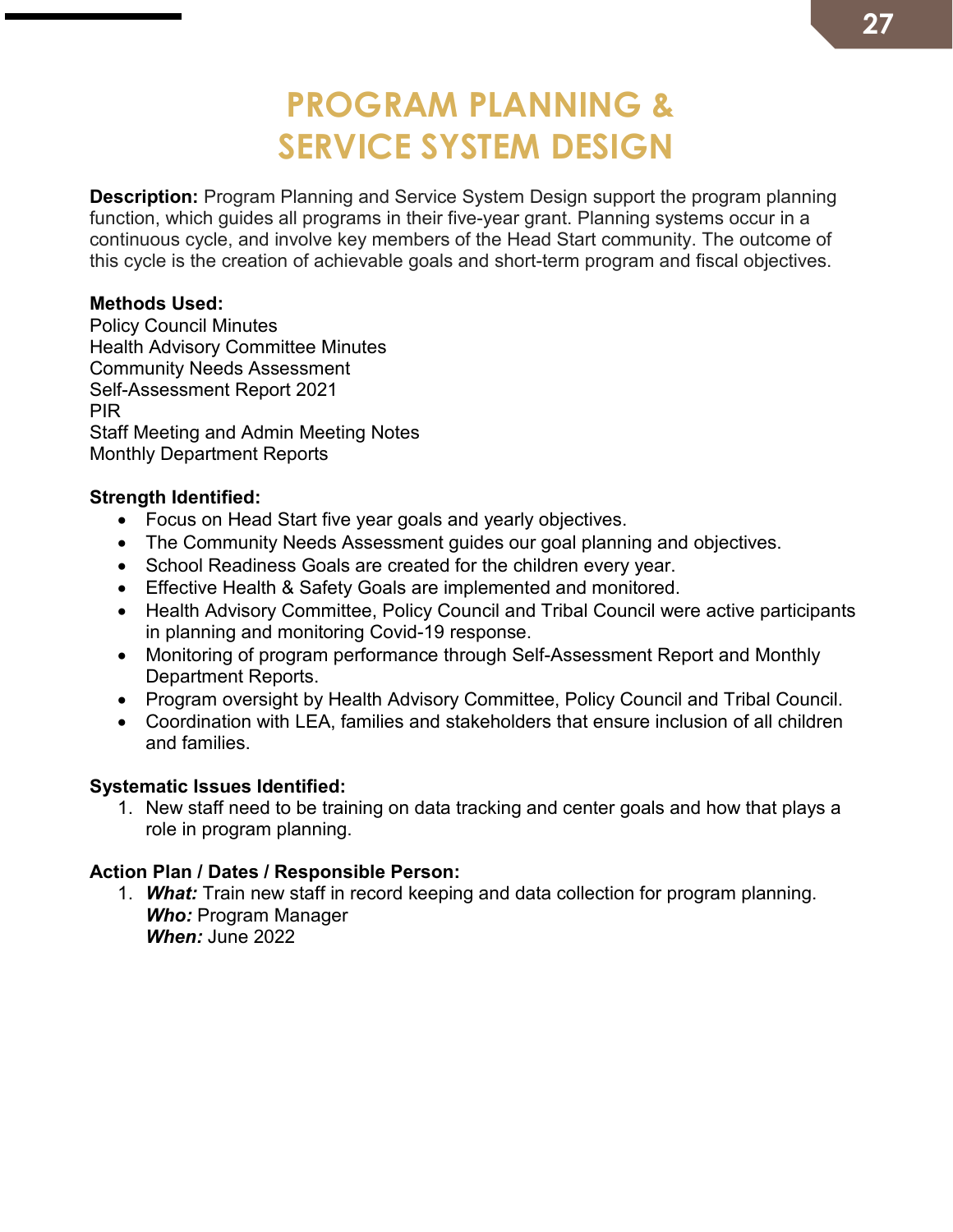### **RECORDKEEPING & REPORTING**

**Description:** Recordkeeping and reporting systems underscore the importance of building and maintaining institutional memory through well-designed reports and effective recordkeeping activities. Accessible records facilitate the design and distribution of reports that can inform staff, program leadership, and external community partners.

#### **Methods Used:**

Child Plus Record Keeping Policies & Procedures

#### **Strength Identified:**

- Policies and procedures for record keeping and ongoing reporting to Policy Council, Tribal Council, Executive Team, and funding sources. Established procedures protect the confidentiality of children, family and staff information.
- Staff uses an electronic archiving system (DocStar).
- Minutes are taken at every Staff Meeting, Health Advisory Committee, Parent Connection Meeting, and Policy Council.
- Reports are filed in a timely manner.
- Staff receive annual training on Mandated Child Abuse Reporting.
- Eligibility determination is completed and documented by two staff persons with supporting eligibility documentation.
- Reporting to HSES and CACFP are completely in a timely manner.
- Professional development is tracked and recorded for each staff member.
- Team utilizes a Child Plus database for recordkeeping and all communication with families.

#### **Systematic Issues Identified:**

1. Staff still learning Child Plus database and how to run reports.

#### **Action Plan / Dates / Responsible Person:**

1. *What:* Child Plus training for all staff. *When:* August 2022 *Who:* All staff.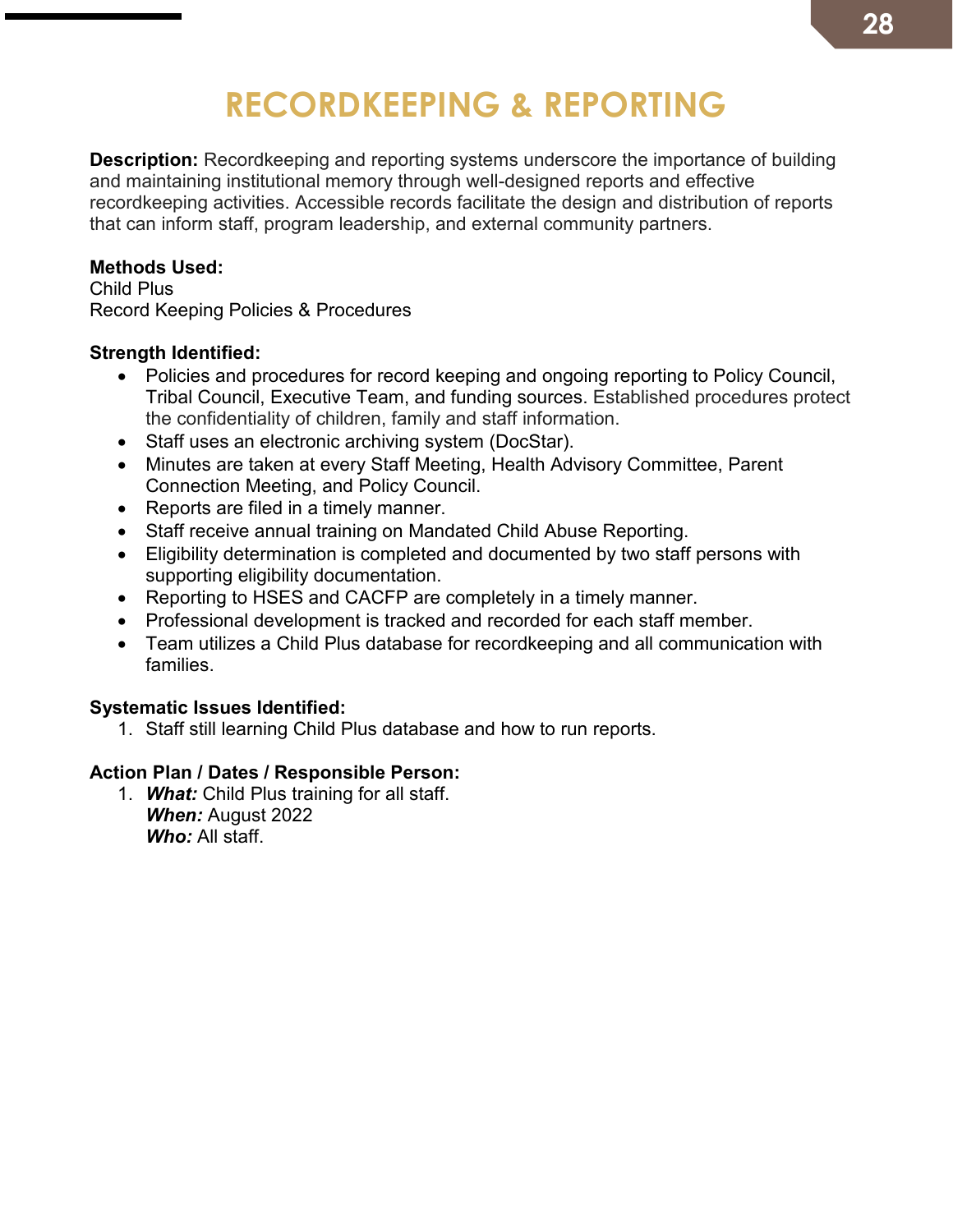### **TRAINING & PROFESSIONAL DEVELOPMENT**

**Description:** Emphasizes the importance of training and technical assistance for every grantee. Offers a range of instructional resources including federal and regional T/TA staff and key resources on the ECLCK website.

#### **Methods Used:**

Training Binder Staff One on Ones and Annual Evaluations T & TA Budget Professional Development Tracking in Child Plus

#### **Strength Identified:**

- Training and technical assistance funds being used to access additional professional development resources.
- Goals are made by each employee annually. Personal development is tracked and documented in Child Plus.
- Regular staff, teacher and admin meetings.
- A minimum of 25 hours of orientation trainings on health and safety topics are completed by all staff at pre service prior to the start of school.
- Training and orientation details health and safety issues for early care and education settings including, but not limited to, typical and atypical child development; pediatric first aid and CPR; safe sleep practices, including risk reduction of Sudden Infant Death Syndrome/Sudden Unexplained Infant Death (SIDS/SUID); poison prevention; shaken baby syndrome and abusive head trauma; standard precautions; emergency preparedness; nutrition and age-appropriate feeding; medication administration; and care plan implementation for children with special health care needs.
- All staff are certified in First Aid, CPR and Food Handler's Certification.
- Staff are encouraged and supported to further their education particularly in the area of Early Childhood Education. Budget to support education expenses.
- Participation in local and national groups such as LPC, QRIS, TCCAC, Head Start, and CCDF provide many training opportunities for all staff.

#### **Systematic Issues Identified:**

1. We have hired a number of new employee that need to attend Tribal Head Start trainings.

#### **Action Plan / Dates / Responsible Person**

- 1. *What:* Research Training opportunities for new staff. *Who:* Program Manager *When:* By August 2022
- 2. *What:* Plan training for 22/23 Preservice and annual training schedule. *Who:* Program Manager *When:* By August 2022